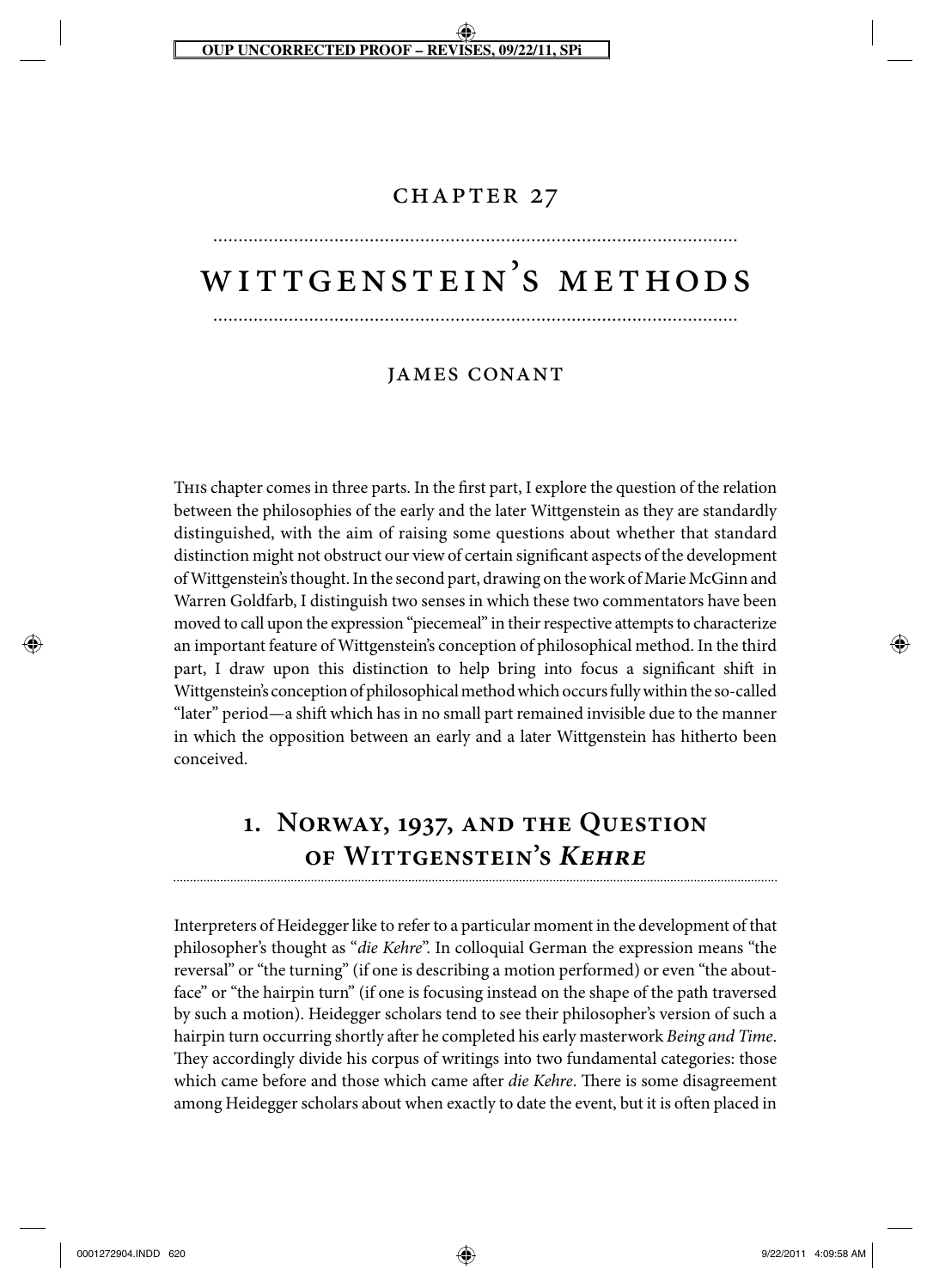#### JAMES CONANT 621

or around the year 1929. Commentators on Wittgenstein's work do not similarly unite in employing a common expression to refer to the pivotal juncture which they find in their philosopher's thought, but the parallel is otherwise striking: this community of commentators is no less prone to construct a narrative which imposes on the development of their philosopher's thought an equally abrupt segmentation into an earlier and a later phase. They, too, accordingly divide the corpus of their philosopher's writings into two categories of texts—those that are said to have been composed by "the early Wittgenstein" and those that are said to be composed by "the later Wittgenstein". Moreover, they also locate his *Kehre* in or around the year 1929. Beginning in or around that year, a new philosopher ("the later Wittgenstein") is thought to have been born and his primary mission in life is thought to have been that of prosecuting a merciless criticism of the ideas of the early Wittgenstein.

 Once the habit of viewing a philosopher's work through the lens of such a radically bi-polar developmental narrative becomes thoroughly inculcated in a scholarly community, it tends to close off the possibility of a reader's so much as noticing forms of philosophical development from one text to the next which do not fi t neatly into the entrenched narrative scheme. It thus becomes salutary, if possible, to loosen the grip of the scheme in question by considering and testing the plausibility of alternative developmental narratives. The simplest way to do this in the case of figures whose philosophical life stories have become tethered (as Heidegger's and Wittgenstein's have) to the organizing principle of a single epochal moment of *Kehre* is to uncover and spotlight equally decisive moments of discontinuity in their thought which are to be located substantially prior or subsequent to the supposedly epochal moment. One way to do this in the case of Wittgenstein would be to uncover a no less decisive development in his thought which occurred well before 1929, say, prior to his completion of the *Tractatus* . Another would be to uncover a no less decisive development in his thought which occurred well after 1929, well after his initial return to the activity of regularly writing philosophy. This chapter will attempt a version of the latter strategy.

 Wittgenstein spent most of the twenty-two years between 1929 (the year he returned to thinking mostly about philosophy and living mostly in Cambridge, England) and 1951 (the year of his death) trying to write the book that eventually would become published under the title *Philosophical Investigations* . Approximately one-third of the way through this period, in August of 1936, he withdrew to the tiny hut that he had built himself, in a remote location at the very end of the Sognefjord, in Skjolden, Norway, in order to be able to continue his work on the book in complete solitude. After an abortive start, he turned his attention in November 1936 to reworking material that essentially consisted of a draft of sections 1–189 of Part I of *Philosophical Investigations* . Roughly the first half of this material was reworked in the remaining two months of 1936 and (after a break to spend Christmas with his family in Austria) the second half of it was reworked in Skjolden between February and May of 1937. It was during these months

 $^{\rm 1}$  Michael Kremer does an excellent job of making a case for a claim of just this form in his undeservedly neglected paper from 1997 .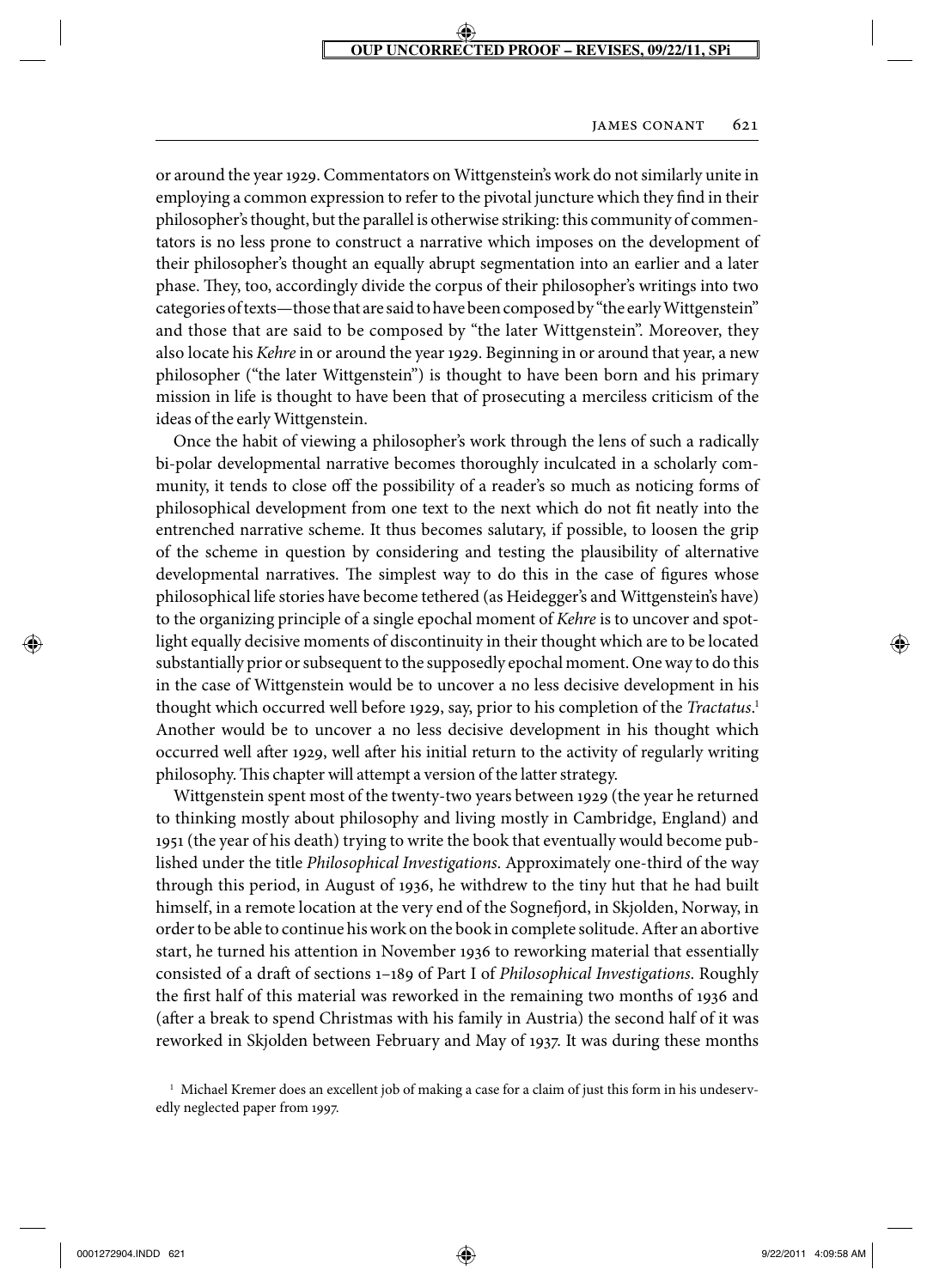#### wittgenstein's methods

that sections 89 to 133 came to assume something close to the form in which they now appear in the final published version of *Philosophical Investigations*. What happened during this period in Norway?

 As already indicated, according to the standard narrative of Wittgenstein's philosophical development, *die Kehre*—the one really significant break in his philosophical development—comes in or around 1929. So, on this telling of the story, regardless of the precise terms in which one wants to account for the character of the philosophical shift in question, the period just before or during or shortly after 1929 *must* be the place to look if one wants to find the most significant shift in his conception of philosophy. With respect to questions pertaining to the development of at least the more fundamental aspects of his conception of philosophy, whatever happened in Norway in 1937, according to this narrative, must amount to something along the lines of a minor wrinkle. The following sort of wrinkle, for example, could be sanctioned and, indeed, is often advanced: During this period the later Wittgenstein turned his attention more closely to certain topics, thereby applying his already fully developed later conception of philosophy to hitherto comparatively unexplored philosophical issues, with the consequence that certain implications already latent in that conception (which he began to espouse in or around 1929) came to be further developed in connection with this or that particular philosophical topic.

 A narrative along these lines, admittedly, still leaves lots of room for one to view what happened in Norway in 1937 to be of great consequence. Indeed, this would be an awkward thing to have to deny, in as much as it is there and then that Wittgenstein completed the first draft of the opening bit of the famous passages of the *Philosophical Investigations* now known as "the rule-following considerations". But what the standard narrative will not countenance is the idea that Wittgenstein's *conception of method in philosophy* underwent more than one *Kehre* , more than one revolution. It therefore precludes the possibility that his conception of philosophy itself could have undergone significant further metamorphosis while he was in Norway in 1937. One reason it does not countenance this possibility is that the standard narrative puts in place and operates with a particular sort of idea of what would and could count as a significant sort of development in Wittgenstein's conception of philosophy. This blinds it to certain possibilities.

This blindness is itself a symptom of the aforementioned ingrained tendency in the secondary literature to narrate the story of his development around a single organizing principle featuring a polar opposition between an early and a later Wittgenstein, where the philosophy of the latter is understood to be motivated largely out of a desire to vanquish the philosophy of the former; and a rather traditional picture of wherein the opposition of these philosophies must lie is assumed—namely, in their difference of philosophical doctrine. This much seems to me to be right about this standard telling of the story of Wittgenstein's development: if we want to understand the nature of a break between someone whom we want to call an "early" Wittgenstein and someone whom we want to

<sup>2</sup> For a helpful biographical account of this period of Wittgenstein's life, see Monk 1991.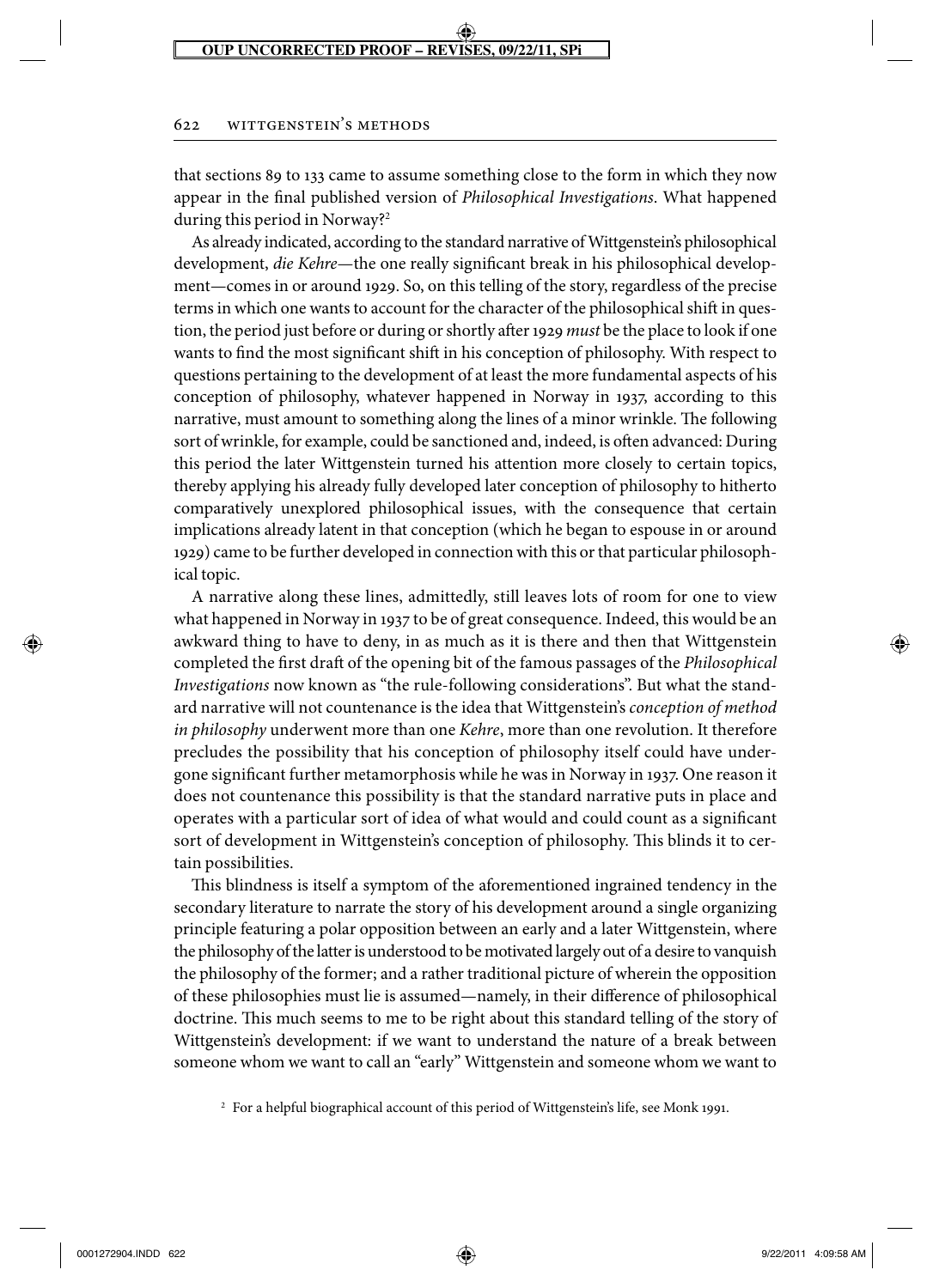#### JAMES CONANT 623

call a "later" Wittgenstein, then we do need to understand the nature of the latter's criticism of the former. Only once we have properly understood the terms of that criticism will we be in a position to assess to what extent the criticism is properly classified as constituting a fundamental *Kehre* , and, if so, to what extent the *Kehre* in question is or is not the single most pronounced kink to be found in the overall arc of the philosopher's development. The tendency in the secondary literature, however, is to proceed in the opposite manner: to begin with a prior interpretative hypothesis which postulates the existence of a single fundamental *Kehre* as an indubitable fact (one that is perhaps claimed to have been independently established by various forms of testimonial evidence) and then to approach Wittgenstein's early and later writings with a correlatively structured interpretative assumption. The writings of "the early Wittgenstein" are read with an eye to uncovering the doctrines which one knows "the later Wittgenstein" to have been concerned to criticize and the later writings are read with an eye to singling out moments of self-criticism (of which there is no shortage in Wittgenstein) which are then uniformly construed as in every case constituting a criticism of "the" early Wittgenstein (as his identity is carved out by the standard account) which is delivered from the vantage of "the" later Wittgenstein (as his identity is carved out by the standard account). Such an approach to Wittgenstein's corpus naturally has a tendency to appear to confirm the a priori interpretative hypothesis which gave rise to the terms of its hermeneutic procedure in the first place.

The characteristic feature of the a priori interpretative hypothesis here at issue is its specification of the terms of Wittgenstein's supposed *Kehre* via certain philosophical doctrines—doctrines that are taken to be central to the teaching of the *Tractatus* and then subjected to criticism by the later Wittgenstein.<sup>3</sup> The doctrines that are usually seized upon and most highlighted in standard ways of telling this story (about what early Wittgenstein was for and later Wittgenstein was against) are ones that a circle of other readers of Wittgenstein, including myself, have argued are already fiercely under attack in the *Tractatus*.<sup>4</sup> This has led to others saying about such readers that their view must be that there are no significant differences between an early and a later Wittgenstein.<sup>5</sup> When these readers deny this, a situation then arises in which it becomes incumbent upon

 $^{\rm 3} \,$  Kuusela 2008 is a notable exception to this tendency. Rather than being framed around the assumption that the crucial difference between an early and a later Wittgenstein lies in their respective philosophical doctrines, it takes its point of departure from the assumption that early and later Wittgenstein equally aspired to practice philosophy in a manner which eschewed all doctrine. The book then seeks to articulate the crucial differences between early and later Wittgenstein in terms of the details of the respective ways in which they sought to realize such an aspiration.

<sup>4</sup> These readers are sometimes known as resolute readers, to introduce a term which I will employ again below. To mention only some of the notable members of this circle: Silver Bronzo, Kevin Cahill, Alice Crary, Rob Deans, Cora Diamond, Piergiorgio Donatelli, Burton Dreben, Juliet Floyd, Warren Goldfarb, Logi Gunnarsson, Martin Gustafsson, Michael Kremer, Oskari Kuusela, Matt Ostrow, Rupert Read, Thomas Ricketts, and Ed Witherspoon. For an account of what makes a reading resolute, see Conant and Diamond 2004 . For my own particular account of the relation between an early and a later Wittgenstein, see Conant 2007.

<sup>5</sup> See, for example, Stern 2005, especially p. 170.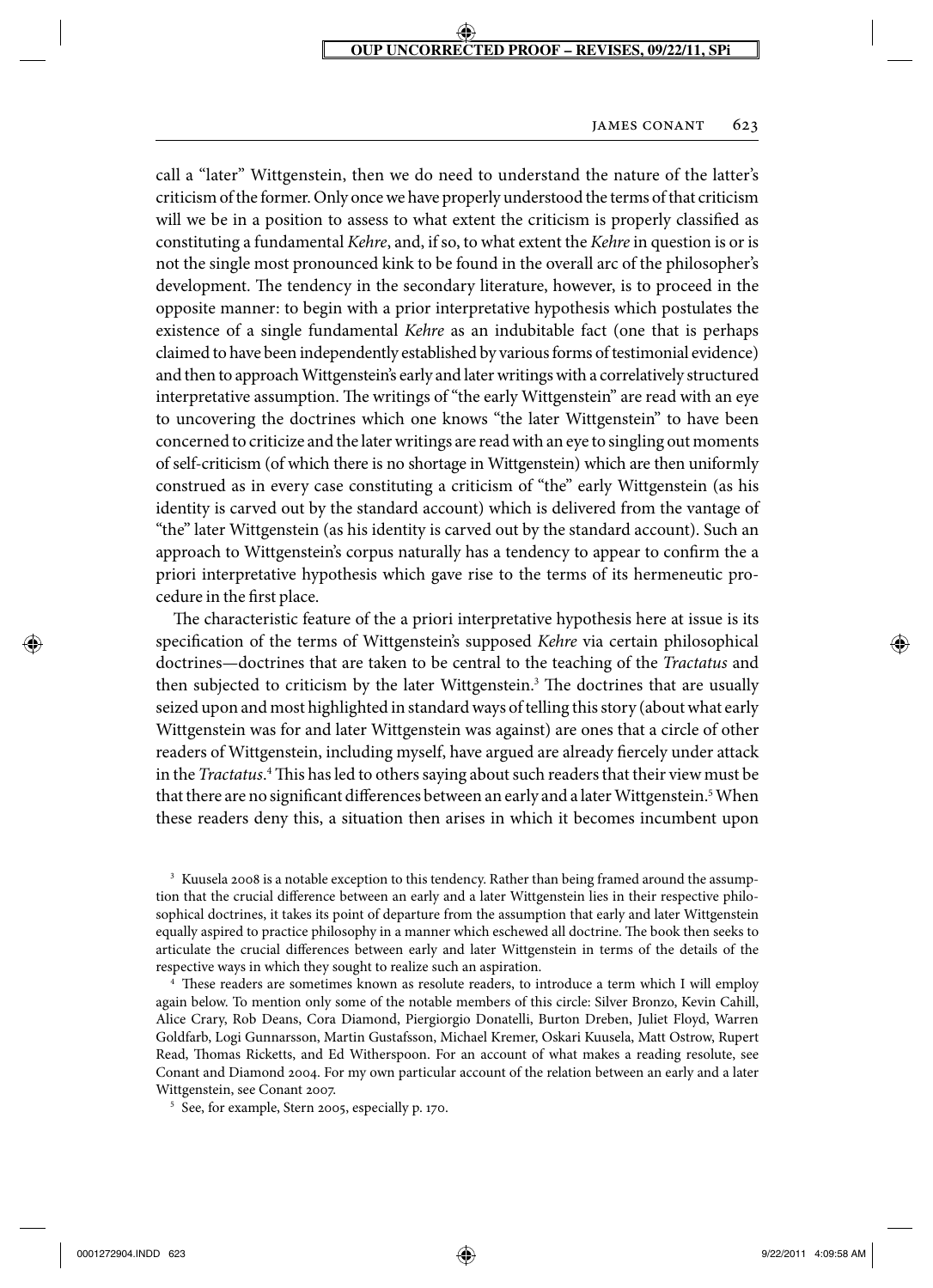them to offer an alternative picture of Wittgenstein's development. The challenge often comes in the form of an invitation to specify where and when, according to this alternative reading of Wittgenstein, *the* break between early and later Wittgenstein is now supposed to be located. This chapter will not contain an effort to meet a challenge posed in these terms. For the terms of the challenge themselves presuppose that the standard account of Wittgenstein's philosophical development is at least correct in its assumption that there is just one *Kehre* and thus that the fundamental point of disagreement between standard and non-standard accounts of these matters must be a function of how they answer the following two questions: (1) *Are* there significant differences between the early and the later Wittgenstein?, and (2) if so, *when* and *where* is the *Kehre* which separates them to be located?

Yet I find that the more closely I examine the actual contours of the trajectory traced by Wittgenstein's thought, the more nuanced and graduated the changes which that development undergoes come to appear to me to be. So, in answer to the question "What is *your* story of Wittgenstein's development?", I am inclined to say "Well, it's complicated." But that is hardly a satisfying answer.

 As I don't think the aforementioned question ("Where and when did *the* break between early and later Wittgenstein come?") admits of a single answer (because I think the definite article should be replaced with an indefinite one), I am certainly not inclined to substitute the answer "Norway, 1937" for the usual answer of "Cambridge, 1929". I do think, however, that coming to see what can be said in favor of the former answer can serve as a useful corrective to the forms of blindness encouraged by an overly complacent acquiescence in the latter. It is in this spirit that the remainder of this chapter will present the outlines of a case in favor of the former answer, not in order to usher in a new dogma to the effect that the single moment of decisive discontinuity in Wittgenstein's philosophical development is henceforth to be reassigned from 1929 to 1937 and from Cambridge to Skjolden. Simply to substitute "1929" with "1937" and "Cambridge" with "Skjolden" would leave in place the idea that everything Wittgenstein wrote is to be assigned to either one of two correlated developmental phases, thereby underwriting a supposedly fundamental distinction between two categories of texts—the category of the texts that Wittgenstein wrote before the crucial moment dawned and the category of the texts that he wrote after that crucial moment dawned. And it is precisely this aspect of the standard narrative which I would most like to do away with.

 In one respect, therefore, the goal in this chapter is a comparatively modest one—one of taking a small step towards loosening the standard narrative's stranglehold on our contemporary view of Wittgenstein's philosophy. The case for the alternative answer is presented with the thought that the attainment of a clear view of a second significant discontinuity will help to complicate our picture of the first. It therefore does not seek to propose its alternative candidate for an answer to the aforementioned question as a candidate for anything like the last word about how to tell the story of Wittgenstein's philosophical development. Rather, coming to see what can be said on behalf of the alternative candidate is meant to serve as an antidote to the standard narrative, precisely in the hope that the availability of this rather different answer might help to bring out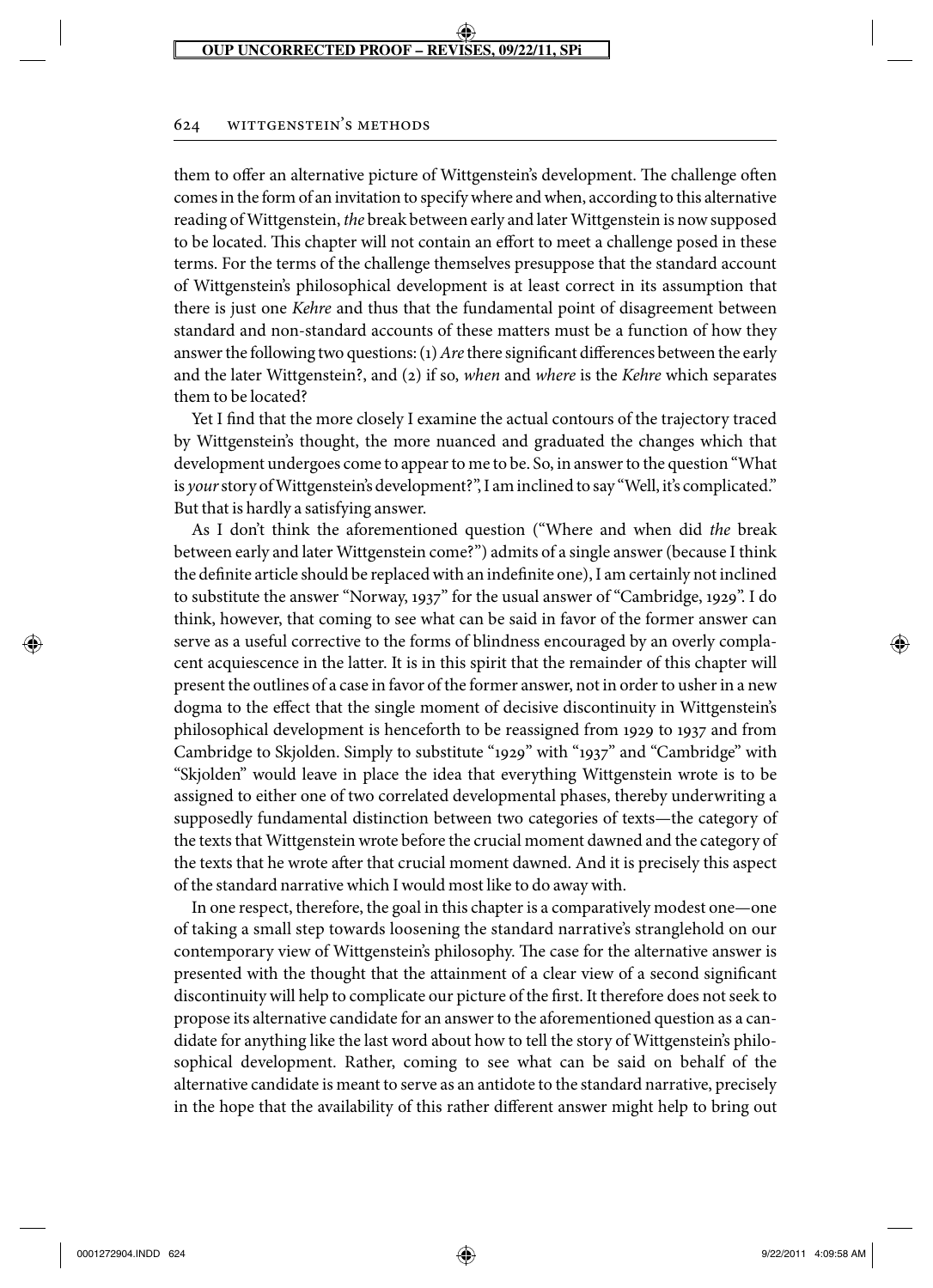certain aspects of the actual complexity of the development of Wittgenstein's philosophy—aspects which tend to go missing on the standard narrative.

 In another respect, however, this chapter is not altogether free of a certain immodesty in its ambition. For it does seek to prepare the ground for a claim to the effect that the "break" in Wittgenstein's philosophy which comes around 1937 is no less significant than any which takes place in or around 1929. This is a strong claim. To say this, however, is not to deny that significant reasons for dissatisfaction with his early philosophy already began to come sharply into view for Wittgenstein in and around 1929. Nor is it to deny that there are other very significant revolutions that his thought undergoes, for example, in the period between 1913 and 1918, and, for example, again in the period between 1945 and 1951. Thus to claim the importance that I wish to for what happens in Norway in 1937 is not to suggest that this is actually where *the* real "break" happens. It is merely to suggest that a careful attention to the sort of criticism of his earlier conception of philosophy that Wittgenstein begins to initiate in 1937 can afford us a perspective from which we can begin to see much of what is partial and distorted in the standard narrative of Wittgenstein's philosophical development.

### **2. Two Senses of "Piecemeal"**

In order to achieve this perspective, it will help first to distinguish between two different things that commentators have meant to say when they have said what seemingly amounts to the saying of a single sort of a thing about the character of Wittgenstein's approach to philosophy. In saying these two different things, in each case, commentators tend to use the same word—the word "piecemeal"—which helps to create a certain confusion that I would first like to undo.

 Wittgenstein's approach to philosophical problems is a piecemeal one, we are told by the commentators whom I have in mind. But what does this mean? In the passages from McGinn and Goldfarb that I will cite below, we will encounter two different commentators explaining the sense in which the expression "piecemeal" does or does not properly apply to *early* Wittgenstein's conception of method in philosophy. In the former of these passages, Marie McGinn comments on the way in which early Wittgenstein strives not to treat each of the problems piecemeal; whereas, in the latter, Warren Goldfarb explicates the sense in which Wittgenstein's practice of philosophical clarification is only properly understood once it is recognized as essentially piecemeal in character. Thus, on a superficial reading, it might appear that one of these commentators is concerned to affirm something that the other is concerned to deny.

The apparent disagreement here might be summed up as follows: Goldfarb thinks early Wittgenstein's method is piecemeal (whatever that means); whereas McGinn denies this. I think the disagreement here is merely apparent. But, before I say why, I would like to examine more closely why each of these commentators is drawn to reach for the concept of the piecemeal in their respective attempts to characterize some aspect of early

↔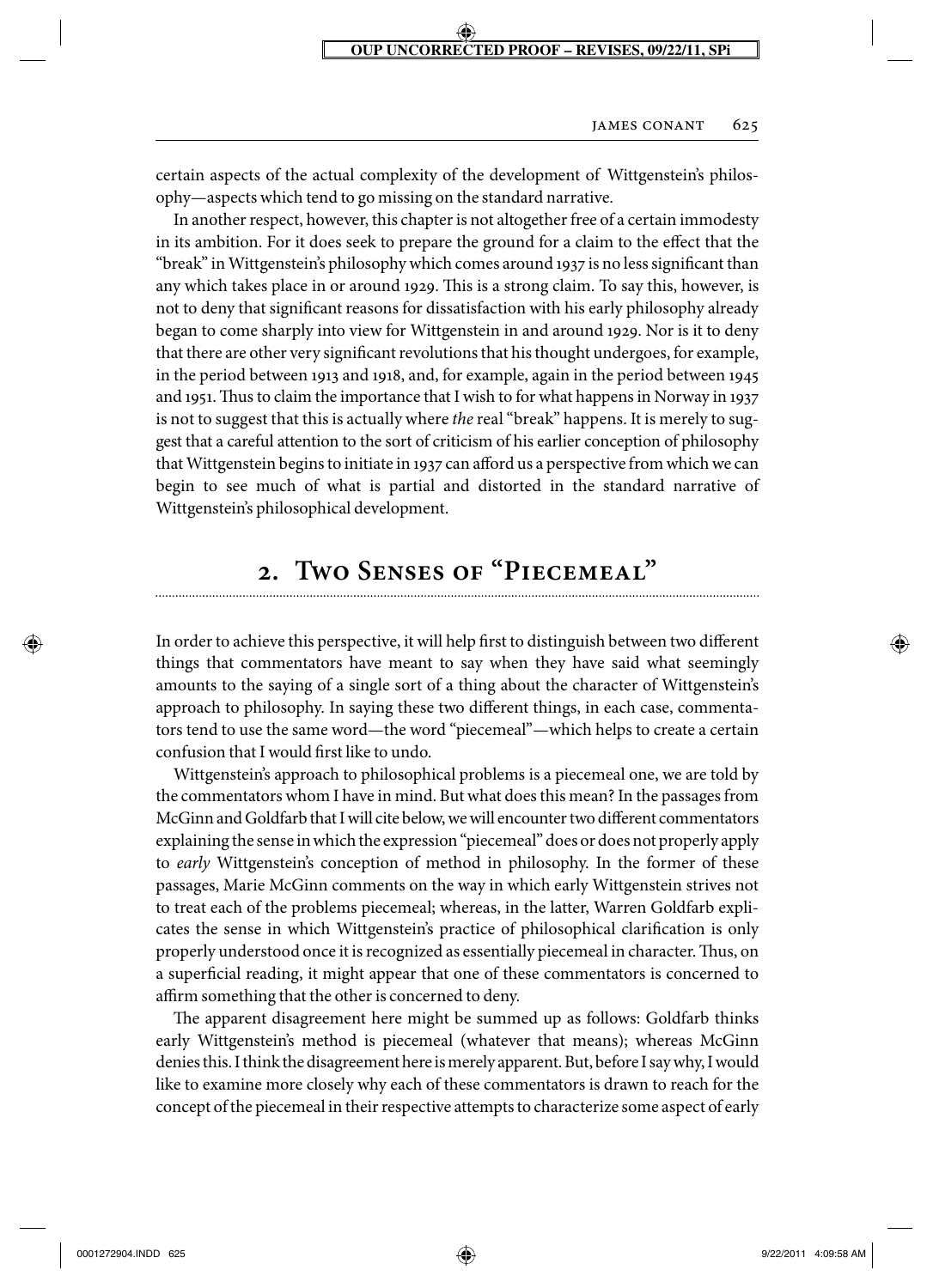#### wittgenstein's methods

Wittgenstein's philosophical procedure. This examination will reveal, first, that each of them has a hold of an important part of the truth of Wittgenstein's philosophy at this early point in its development, and, second, that it is not easy to keep these two parts of the truth about Wittgenstein's early philosophy sufficiently far apart—far enough apart so that one of these can vary independently of the other over the course of Wittgenstein's development.

 McGinn's aim is to try to bring out what is at issue in remarks of Wittgenstein's, especially in his early *Notebooks* , in which he speaks of himself as grappling with "a single great problem". Here is one such remark:

Don't get involved in partial problems, but always take flight to where there is a free view over the whole *single* great problem, even if this view is still not a clear one.  $(NB, 23)^6$ 

Let me say, first of all, that I agree with McGinn that the aspiration that is expressed here in the *Notebooks* is one that continues to shape the conception of philosophical method at work in the *Tractatus* . In fact, I wish to argue for an even stronger claim: namely, that this aspiration—for a single free view over the whole of philosophy—continues well into the period of work that people ordinarily think of as belonging to that of the "later" Wittgenstein. I will also be concerned to argue for two further related claims: (1) that Wittgenstein's eventual abandonment of this aspiration represents as significant a development in Wittgenstein's philosophical trajectory as any that is properly associated with the break between the *Tractatus* and those writings of Wittgenstein's which date from the first half of the 1930s; and  $(2)$  that it represents a shift in his thinking about the nature of philosophy whose momentousness becomes completely obscured on the standard telling of Wittgenstein's philosophical development.

 Here is how McGinn summarizes what is at issue in the passage from the *Notebooks* in question:

 Wittgenstein here [in the above passage from NB, 23] instructs himself not to try to treat each of the problems piecemeal. (McGinn 2005, 100)

 I will return to McGinn's point here in a moment. But before I do, let us complete our initial survey of the two different senses in which the expression "piecemeal" can be helpfully employed in the context of elucidating Wittgenstein's thought. Here is Goldfarb explaining the sense in which the *Tractatus* is committed to (to something one might want to call) "a piecemeal approach" to solving philosophical problems:

The lesson is that "nonsense" cannot really be a general term of criticism. As a general term of criticism, it would have to be legitimized by a theory of language, and Wittgenstein is insistent that there is no such thing. ("Logic must take care of itself.")... Wittgenstein's talk of nonsense just is shorthand for a process of coming

 $6\,$  The following is a related passage: "The problem of negation, of disjunction, of true and false, are only reflections of the one great problem in the variously placed great and small mirrors of philosophy" (NB, 40).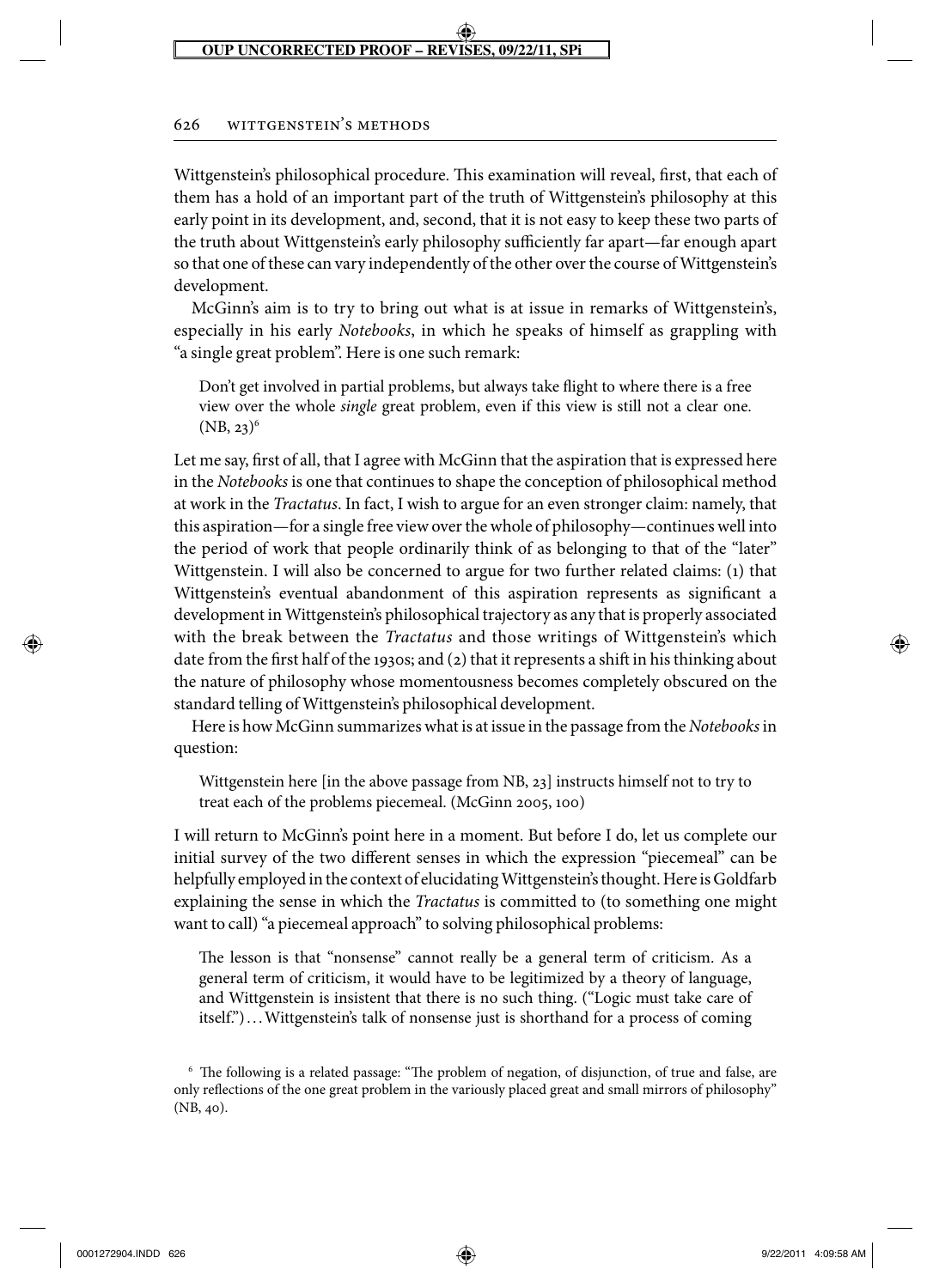to see how words fall apart when worked out from the inside. What Wittgenstein is urging is a case-by-case approach. The general rubric is nothing but synoptic for what emerges in each case. Here the commonality with his later thought is unmistakeable. (Goldfarb 1997 , 71)

**OUP UNCORRECTED PROOF – REVISES, 09/22/11, SPi**

The sense of "piecemeal" that concerns McGinn—that is, the sense in which early Wittgenstein's approach to philosophical problems is anything but piecemeal—has to do with the unitary character of the method he employs, that is, with what makes it correct to speak of there being such a thing as *the* method of the *Tractatus*. The sense of "piecemeal" that concerns Goldfarb—that is, the sense in which early Wittgenstein's approach to philosophical problems of necessity requires a case-by-case approach—has to do with the application of " *the* method of the *Tractatus* " to individual philosophical problems, and with why such an application must of necessity be retail, rather than wholesale.

Let us first explore this latter sense of the term, in accordance with which early Wittgenstein's conception of philosophical method *can* properly be said to be piecemeal. This requires getting firmly into focus a critical difference between standard and (what have now become known as) resolute readings of the *Tractatus* . According to standard readers, what the author of that work, in section 6.54, aims to call upon his reader to do (when he says that she will understand him when she reaches the point where she is able to recognize his sentences as nonsensical) is something that requires the reader of the work first to grasp and then to apply to the sentences of the work a *theory* that has been advanced in the body of the work. In order to be able to give content to the idea that we are able to come to grasp the commitments of such a theory, a commentator must hold that there is a fairly substantial sense in which we can come to "understand" the sentences that "explain" the theory, despite the fact we are eventually called upon to recognize these very same sentences as nonsense. Resolute readers are committed to rejecting such a reading. Wittgenstein's declares that the kind of philosophy he seeks to practice in the *Tractatus* consists not in putting forward a theory, but rather in the exercise of a certain sort of activity—one of elucidation. A core commitment of a resolute reading lies in an insistence upon the thought that a proper understanding of the aim of the *Tractatus* depends upon taking Wittgenstein at his word here.

 Peter Hacker is explicit about the fact that a standard reading of the Tractatus requires that one not take Wittgenstein at his word on this point:

 To understand Wittgenstein's brief remarks about philosophy in the *Tractatus* , it is essential to realize that its practice and its theory are at odds with each other. The official de jure account of philosophy is wholly different from the de facto practice in the book. (Hacker 1986, 12)

 What would it be to take Wittgenstein's remarks about philosophy in the *Tractatus* at face value? According to resolute readers, to regard one of the sentences (which comprises the body of the book) as a *rung on the ladder* (that we are asked to climb up and then throw away) is to take it to belong to this aspect of the task that the author of the work has set us. The reader reaches a moment in which she understands the author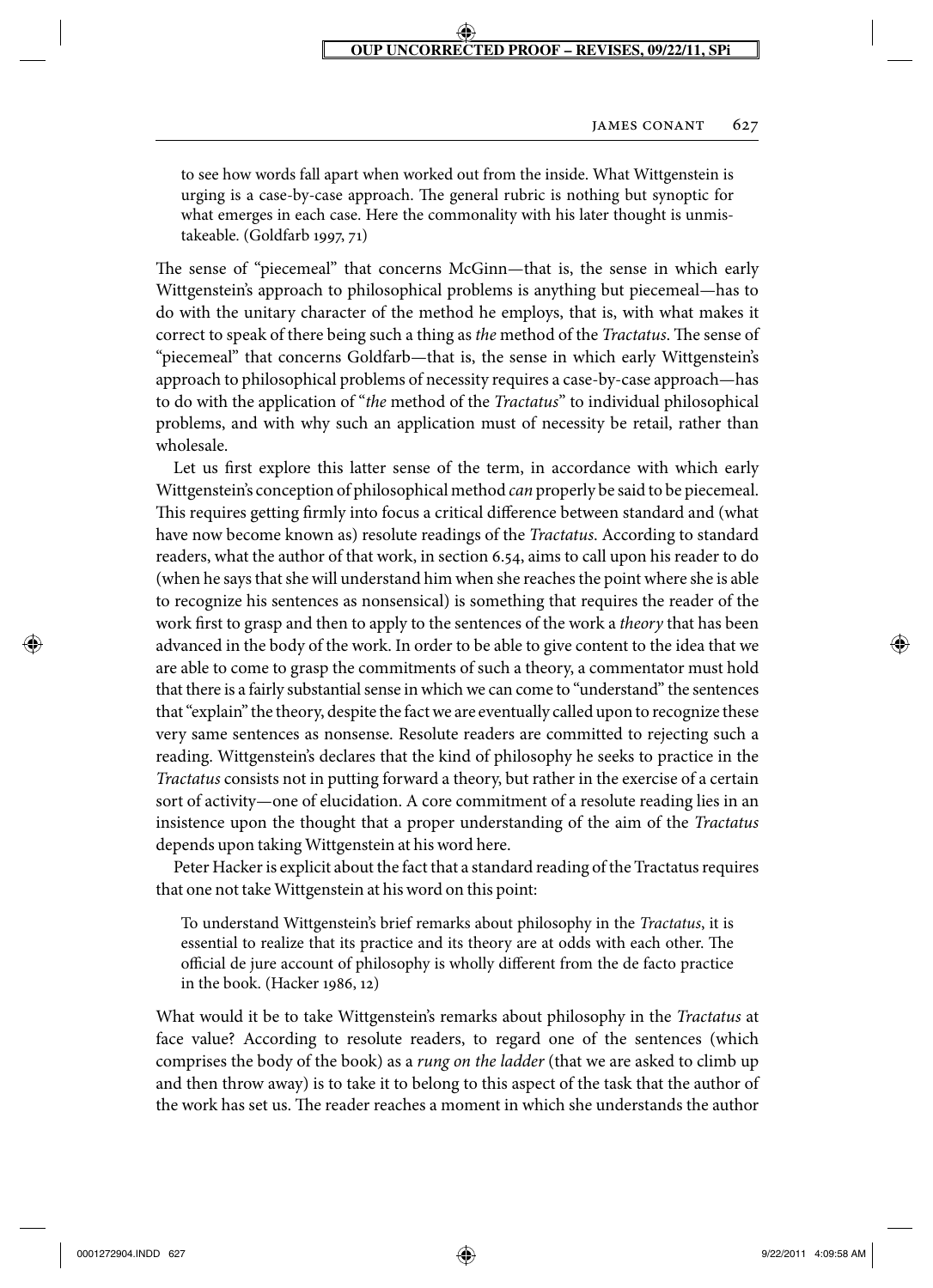#### wittgenstein's methods

(and what he is doing with one of his sentences) each time she moves from a state of appearing to herself to be able to understand one of these sentences to a state in which it becomes evident to her that her earlier "state of understanding" was only apparent. This point is reached not through the reader's coming to be convinced by an argument that forces her to believe *that* such-and-such is the case, say, by convincing her that the sentence fails to meet certain necessary conditions on sense. (Why should she ever believe the conclusion of such an argument, if she takes herself still to be able to understand the sentence in question? As long as she is able to do this, doesn't she have good reason to question the premises of the argument?) Rather, the point is reached, in each case, by her experience of the sentence (and the sort of understanding it can seem to support) undergoing a transformation. Each such moment of "understanding the author" involves, in this sense, *a change in the reader* . Her sense of the world as a whole, at each such moment, waxes or wanes, not by her coming to see *that*  $p$  (for some effable or ineffable, propositional or quasi-propositional  $p$ ), but rather by her coming to see that there is nothing of the form '*that* \_\_\_\_\_' (of the sort she originally imagined) to believe. So a point of understanding the author is reached when she arrives at a moment in her relation to a given form of words when she is no longer able to sustain her original experience of "understanding the sentence". The task of thus overcoming each such particular appearance of sense (that each such rung on the ladder at first engenders in a reader) is an arduous one. The form of understanding that is at issue here for resolute readers can only be attained piecemeal, one set of sentences at a time.

 Since they hold that the *Tractatus* has no general story about what makes something nonsense, resolute readers are obliged to hold that these moments of recognition that a reader is called upon (in section 6.54) to attain must come one step at a time, in the way that Goldfarb sketches in his account of the sense in which the Tractarian procedure of clarification is piecemeal. This is contrary to the spirit of most standard readings, according to which there can be a moment in a reader's assimilation of the doctrines of the book when the theory (once it has been fully digested by the reader) can be brought simultaneously to bear *wholesale* on all of the (putatively nonsensical) propositions that make up the work. According to such a reading of the *Tractatus* , once we have equipped ourselves with the right theory of language, we can determine where we have gone right and where we have gone wrong in philosophy, simply by applying the theory to each of the things we are drawn to say when speaking philosophically.

The foregoing distinction between two ways of uncovering of nonsense, retail and wholesale, has to be formulated carefully.<sup>7</sup> Otherwise it can easily lead to a distorted account of what is at issue between these two sorts of readers of the *Tractatus* . If one

 $^\tau$  The following five paragraphs are indebted to comments by Cora Diamond on an earlier draft of this chapter. They are meant to constitute a response to her worry that one mischaracterizes what is involved in early Wittgenstein's conception of the practice of philosophy (as being essentially piecemeal in the Goldfarb sense) if one characterizes the form of interrogation of sentences thereby required as one which must necessarily proceed on a "sentence-by-sentence" basis.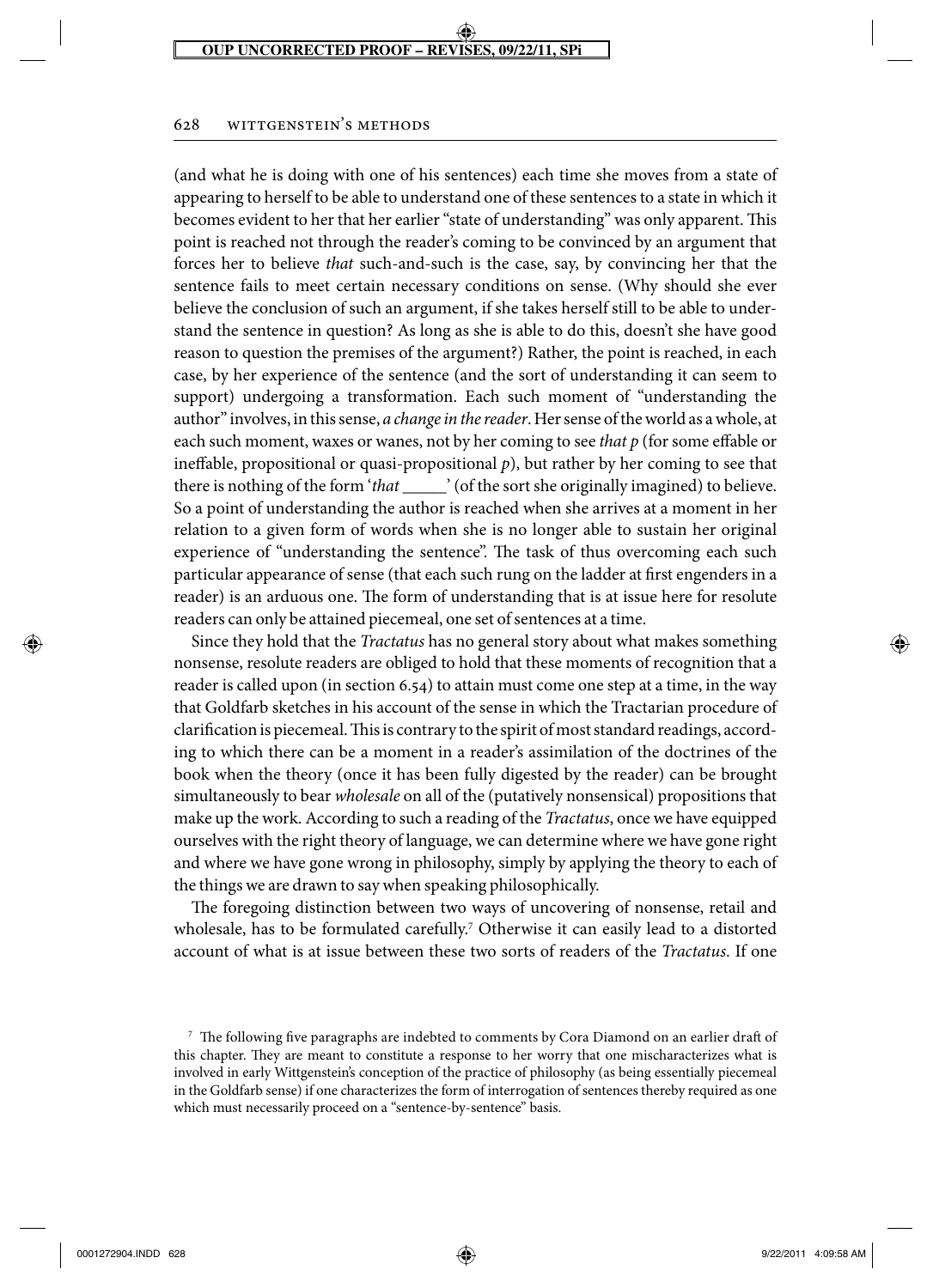#### james conant

were to claim that one can uncover nonsense only one sentence at a time according to resolute readers (with the unmasking of one sentence having no implications for one's view of any other), or, alternatively, if one were to claim that one could discover all of the (relevant) sentences of the *Tractatus* to be nonsense all at once according to standard readers (simply in virtue of having assimilated the correct theory of the limits of language, without having to do any further intellectual work), then, either way, one would have overstated matters. This way of putting the difference reduces it to a matter of the *quantity* of sentences which stand or fall through the exercise of a particular intellectual act: in the one case, only one sentence at a time; in the other case, a whole class of sentences at once. The opposition between the procedure of the piecemeal interrogation of sentences and that of the wholesale unmasking of sentences respectively envisaged by each of these sorts of readings is not properly framed through any such recourse to a merely quantitative unit of measure. What is true is that the resulting process of uncovering nonsense according to a resolute reader will be a far more arduous and gradual matter than it will be for a standard reader; but that is merely a secondary consequence of their real and deeper ground of difference. For the fundamental difference between these two readings lies not in their respective understandings of the quantity of exercises of the requisite intellectual capacity, but rather in their respective understandings of the *qualitative* nature of the capacity thus exercised.

 For a standard reader, once a reader has fully grasped the theory advanced within the body of the work, the application of the theory to individual strings of words is essentially a mechanical matter, requiring only an inspection of the string in question in order to see if it accords with the dictates of the theory. Such an exercise of inspection, as standardly envisaged, requires neither any real imaginative effort nor any probing of the manner in which a particular speaker seeks to call upon the forms of words in question. This does not mean that in a single glance the devotee of such a theory will be able to take in that every nonsensical string is, indeed, nonsensical prior to having to inspect the strings in question. Such a discovery will take time and will require the examination of a great many individual linguistic strings. The verdict to be passed on each such string can, nonetheless, be said to be foreordained in the sense that it is a straightforward consequence of the theory. What is and what is not nonsense is a matter which has already been determined by the theory. What remains to be done, once the theory has been grasped, is simply the police work of applying its law and handing down its verdicts of guilt where appropriate. The subject, in each case, on whom such a verdict is passed is, in the first instance, the linguistic string itself. According to the standard reading, it is the linguistic strings themselves which are nonsense. The guilt of the speakers of such sentences is in this respect derivative: it is to be traced to their proclivity to call upon the services of such linguistic strings while philosophizing.

For a resolute reader, the envisaged method of clarification requires attempting to discover whether it is possible to discern a symbol in the sign in a manner which accords with the sort of (apparent) use to which a particular interlocutor wishes to put the sign in question. This requires both imaginative effort and a careful

⊕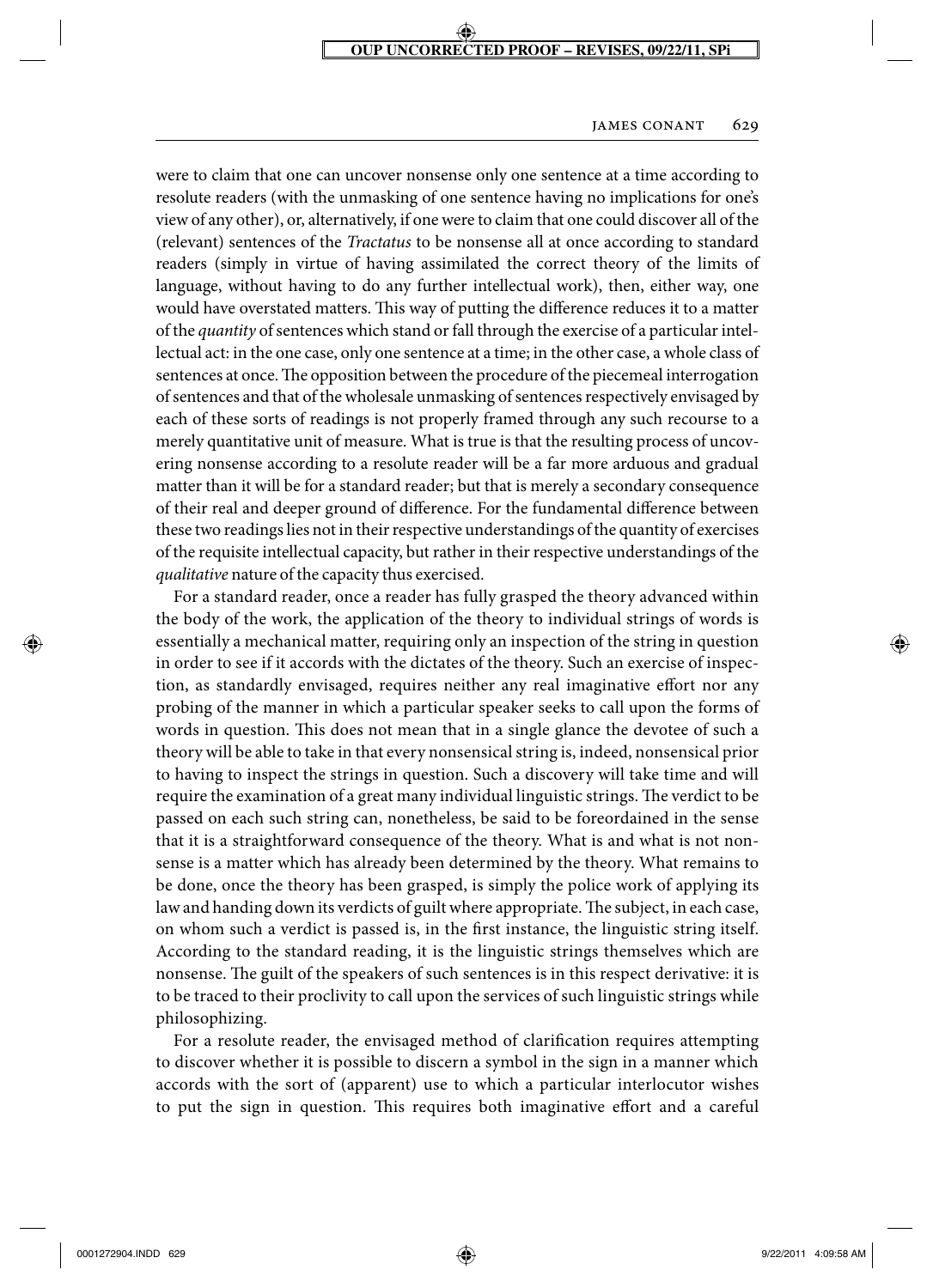investigation into the manner in which the propositional signs in question admit of construal as propositional symbols. For a resolute reader, the charge of nonsense is directed not at the propositional sign itself, but rather at the character of the relation in which a particular speaker stands to a propositional sign. Such a charge is entered when a speaker imagines themselves to have conferred a method of symbolizing upon a sign while having failed to do so. According to the standard reading, what nonsense denotes (in its weighty sense as a term of criticism) is a logical characteristic of certain propositions: it inheres in the linguistic strings themselves. Whereas, according to resolute readers, the linguistic strings themselves are neither guilty nor innocent. They are at most the occasions for certain forms of confusion. What the term nonsense (in its weighty sense as a term of criticism) denotes instead is a form of illusion—one which is generated through an inability on the part of a speaker to command a clear view of what he is doing with his words.

This does not mean, however, that for resolute readers nonsense can only be revealed one sentence at a time. A discovery that certain forms of words are nonsense (i.e., that certain propositional signs to which one believed that one had attached a sense had not yet been given a sense) is a form of discovery which will tend to have a cascading effect, altering one's view of the standing of a great many other forms of words to which one was also previously attracted (revealing them, too, to be propositional signs upon which one had not yet conferred a method of symbolizing though one believed one had already done so). As a reader internalizes the lessons of the *Tractatus* , learning to employ its notational instruments for interrogating sentences, she will naturally encounter moments in which the sense of a whole family of cases of sentences will therefore come to be impugned together.

 To take one example, such a reader may uncover a class of cases where there is a certain recurring kind of difference in symbol masked by a corresponding recurring kind of similarity of sign. She may then come to see that this whole family of cases (in which this sort of sign–symbol relation obtains) gives rise to a whole class of sentences which she had previously mistaken for sense. She can thereby come to see that constructions of this sort tend to conjure up for her a certain characteristic sort of illusion of sense. Once she sees through the manner in which this illusion is produced, the ensuing discovery can exert a pressure which ramifies throughout her relation to all sorts of related linguistic constructions. It is therefore perfectly open to a resolute reader to claim that the problems a reader uncovers in an especially clear example of a certain kind of sentence (one which exhibits a recurring characteristic sort of sign–symbol relation) are of such a sort that they can lead to the uncovering of nonsense in other cases: they can enable a reader of the work to come to see how the demands which she sought to place on a given sentence at one point in the text were also in play in the use to which she sought to put a great many other sentences elsewhere in the text. This means that the nature of the local awareness which a reader of the *Tractatus* is able to achieve of the incoherent nature of the demands she was prone to place on a particular sentence can be of such a sort that it can quite immediately lead to a more global awareness of the incoherent character of the demands which she is prone to place on a great many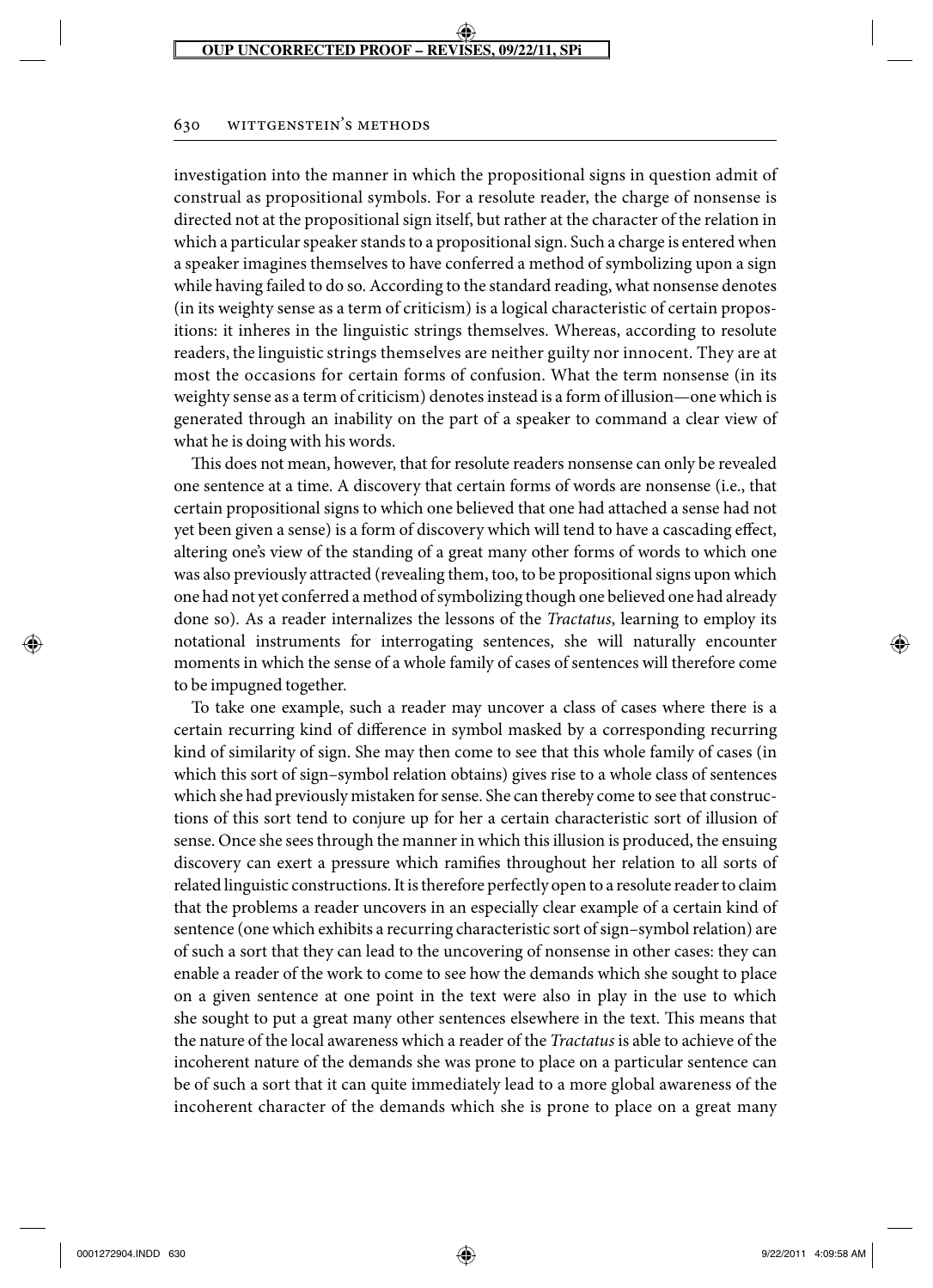**OUP UNCORRECTED PROOF – REVISES, 09/22/11, SPi**

#### JAMES CONANT 631

others.<sup>8</sup> This can allow her to discover that a whole class of sentences recurrently engenders philosophical perplexities of a certain characteristic sort for her. That a whole family of sentences can in this manner be seen to fall together, over the course of such a procedure of interrogation, does not render the procedure in question any less piecemeal in the Goldfarb sense. For what makes the procedure piecemeal rather than wholesale in the relevant sense is a function of the character of the method required, not merely of the quantity of sentences which stand or fall at any given point as a result of its application.

 According to resolute readers, it is a central project of the *Tractatus* to criticize the standard reading's conception of the role that theory can play in philosophical clarification—the very conception that standard readers assume lies at the heart of the book. Equally controversially, according to resolute readers, this rejection of the understanding of the role of theory in philosophy not only marks an important point of *discontinuity* between Wittgenstein's thought and that of the philosophical tradition, but it also makes an important point of *continuity* between the thought of early and that of later Wittgenstein. We might sum up the alternative (so-called resolute) view of Wittgenstein in question here as follows: Wittgenstein, early and late, rejected a wholesale conception of how progress in philosophy is to be achieved—philosophical clarity must be won piecemeal, through a series of interrogative exercises which gradually refine one's capacity to distinguish sense from nonsense. It is thus not achieved through the application of a general philosophical account to a class of instances that fall under the categories catered for by the account, but rather through a procedure of philosophical clarification that requires successively examining and entering into a whole range of genuinely felt individual expressions of philosophical puzzlement.

The foregoing was an attempt to summarize (what we might call) the Goldfarb sense of "piecemeal"—the sense in which, according to resolute readers, Wittgenstein *is* committed to a piecemeal procedure in philosophy. Now what about (what we might call) the McGinn sense of "piecemeal"?

 In the quotation from McGinn above, she comments on the passage about the 'single great problem' from the *Notebooks* by saying that Wittgenstein there "instructs himself not to try to treat each of the problems piecemeal". The first thing we need to see is that what McGinn takes early Wittgenstein to be there instructing himself not to do (in her use of the expression "treat each of the problems piecemeal") and what resolute readers (such as Goldfarb and myself) take early Wittgenstein to be committed to doing (in their use of the expression "treat each of the problems piecemeal")

↔

 $^8$  This is why climbing the ladder of the *Tractatus* involves ascending rungs. For the forms of discovery in which it issues constitute of a graduate series of phases of insight into the standing of whole classes of sentences. And this is why it is wrong to equate what is right in the Goldfarb conception (of the piecemeal character of the method of the *Tractatus*) with the idea that the interrogation of sentences must proceed on a sentence-by-sentence basis.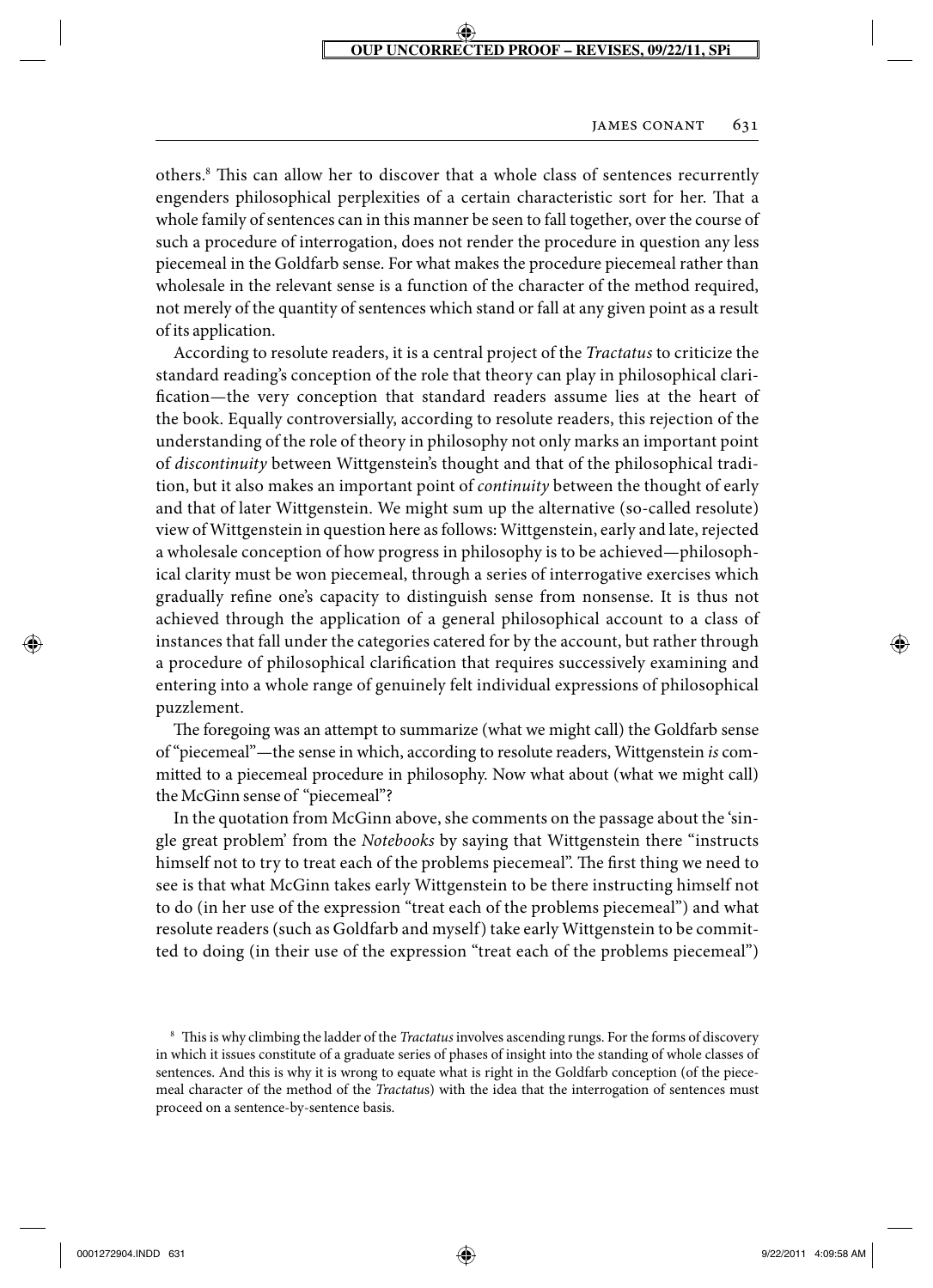are *not* the same thing. The ambition touched on in the remark from the *Notebooks* (the ambition to attain a view of the problems of philosophy that allows them all simultaneously to come into view as aspects of "a whole *single* great problem") is an ambition that Wittgenstein takes himself to have realized by the time of completing the *Tractatus* . It is tied to the remark in the Preface of the *Tractatus* that "the problems have in essentials finally been solved". (TLP, Preface) The problems have in essentials been solved because *the* method of their (dis)solution has been found. The application of this method to the problems of philosophy (that require treatment by the method) is for early Wittgenstein, nonetheless, a piecemeal process in (what I have called) the Goldfarb sense—that is why the problems have been solved only in essentials, and not in their details. It is the latter distinction (between solving the problems in essentials vs. in their details) that mandates the early procedure of piecemeal interrogation of sentences that resolute readers insist upon. This is not to be confused with a more fundamental distinction in philosophical conception between the methodological monism of the early Wittgenstein (who seeks to present *the* method of clarifi cation) and the methodological pluralism of a later Wittgenstein (who seeks to present an open-ended series of examples of methods—a series that can be continued in both unforeseen and unforeseeable ways—and that can be broken off at any point). A resolute reader who insists upon things being piecemeal in the sense that goes with the first of these distinctions need not hold that they are piecemeal in the sense that goes with the second of these distinctions (and therefore need not deny that there is an enormous difference in methodological conception between early and later Wittgenstein).<sup>9</sup> A resolute reader who fails carefully to distinguish these two senses (in which something about the early method can be said to be "piecemeal") runs the risk of falling into thinking that a bare commitment to resolution itself entails a remarkably severe claim regarding the extent of the continuity that can be found in Wittgenstein's philosophy.

The expression 'piecemeal', therefore, employed in the Goldfarb sense, can be a useful locution for marking a profound continuity in Wittgenstein's thought that runs from the *Tractatus* to the end of his philosophical life. And the expression 'piecemeal', employed in the McGinn sense, can be a useful locution for marking a profound discontinuity in Wittgenstein's thought. At what point does this latter break in his conception of philosophy arise? This is the question I would now like to explore. The point of distinguishing the two different senses of 'piecemeal' above was to allow us to isolate and pose this question.

<sup>&</sup>lt;sup>9</sup> The presence of the definite article in the title of an earlier paper of mine, "The Method of the *Tractatus* " (a paper which, incidentally, argues for the piecemeal character of any application of *the* method to particular philosophical problems) was intended to mark just this moment of discontinuity in the philosophical conceptions of the early and later Wittgenstein respectively. See my 2002 .

<sup>&</sup>lt;sup>10</sup> There are a number of resolute readers around nowadays who do seem to think something along these lines. Rob Deans, Phil Hutchinson, and Rupert Read all seem to be of such a view. See, for example, Read 2006; Read and Deans 2003; and Read and Hutchinson 2006.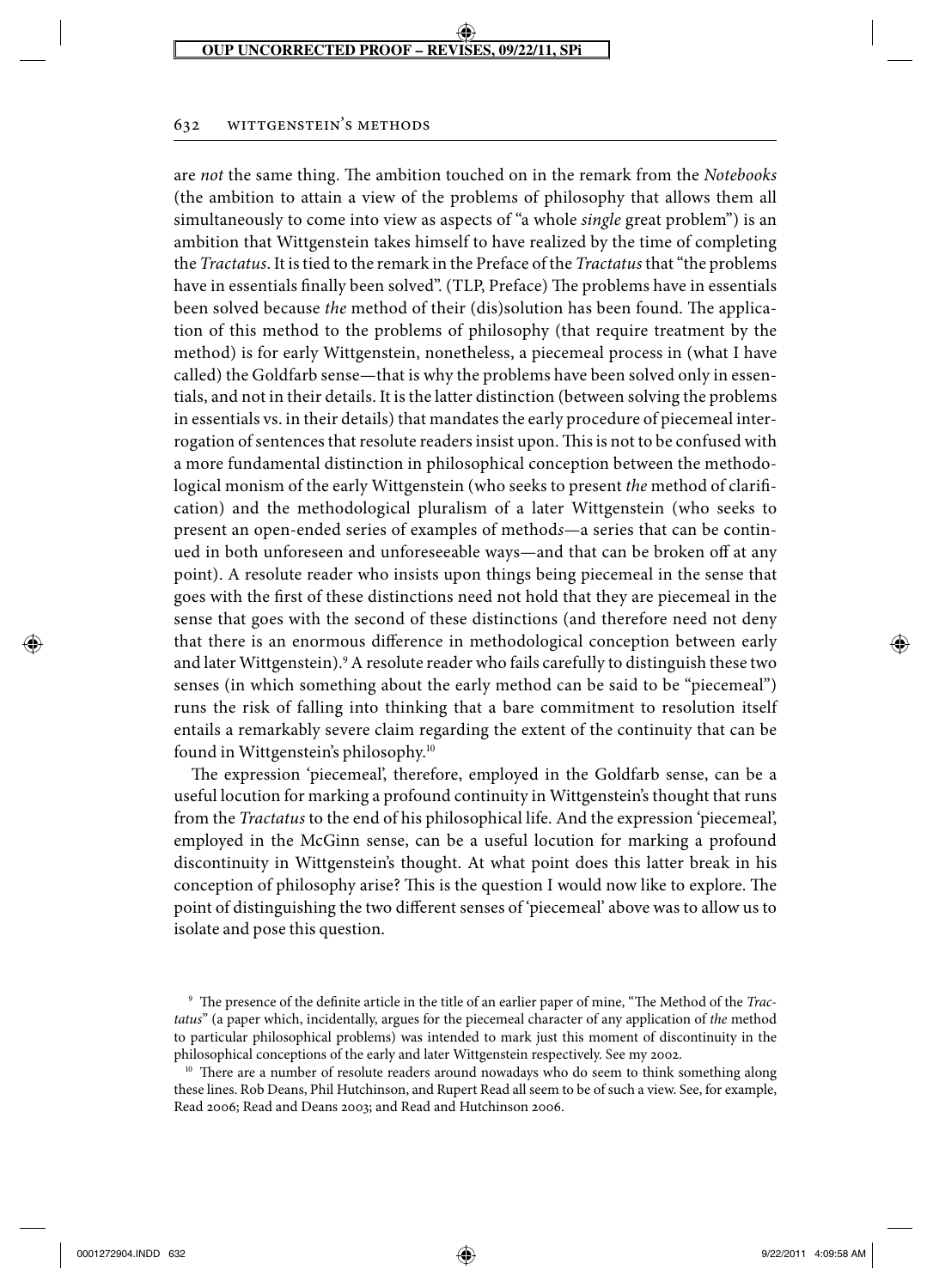**OUP UNCORRECTED PROOF – REVISES, 09/22/11, SPi**

# **3. From Methodological Monism to Methodological Pluralism**

 I believe that the correct answer to that question is 1937. To document that claim properly would require a level of scholarly detail considerably in excess of what can be made to fit within the confines of a chapter in a volume of essays. I will therefore restrict myself here to an attempt to sketch the larger framework within which such an investigation would have to take place.

 I do think this much is clear: whenever exactly that break took place, it has been fully accomplished in the final version of Part I of *Philosophical Investigations*. Of particular interest in this connection is the entire stretch in *Philosophical Investigations* that runs from §89 to §133. In almost every remark we have some effort on Wittgenstein's part to bring his later methods of philosophy into relief by contrasting them with his earlier conception of *the* method (cf. §133) of philosophy, and yet numerous local moments of continuity surface within this overarching contrast. This contrast—between *the* (early) method and the (later) methods—draws many of the other points of difference between the early and later philosophies together and, in particular, the difference between the *Tractatus* 's point of view on the problems of philosophy (according to which they have in essentials been solved) and the refusal of such a point of view in the *Investigations* (in which the essentials can no longer be separated in such a manner from the details of their treatment). The confidence expressed in the claim (in the Preface to the *Tractatus*) that the problems of philosophy have in essentials been solved is tied to a confidence that, at least in its essentials, *the basic outline* of the method for dissolving *all* such problems has been put in place. (This, in turn, is tied to a confidence that there is something which is *the* logic of our language—the structure of which can be displayed in a perspicuous notation.) The *Tractatus* aims to furnish this basic outline and demonstrate its worth. Once it has successfully done so, it is now to become clear, in retrospect, that the prior absence of a serviceable method had been the big problem for the early philosophy—for the solution to all other problems had depended on the solution to this one—and now that *it* has been resolved, they are in principle (if not yet in practice) also resolved. This central (apparent) achievement of the early philosophy, in turn, becomes a central target of the very late philosophy.

The entire stretch in *Philosophical Investigations* that runs from §89 to §133 can be read as seeking to expose the latent preconceptions that allowed early Wittgenstein to

<sup>&</sup>lt;sup>11</sup> The only work of secondary literature on Wittgenstein known to me where such spadework is undertaken is by Joachim Schulte. He explores the topic of the relation between the respective conceptions of philosophical method to be found in the post-1929 and the post-1937 Wittgenstein in his 2002 . He, too, draws attention there to a contrast between there being *a* philosophical method (according to the first of these Wittgensteins) and there being philosophical methods (according to the second), and goes on to discuss how Wittgenstein rewrote a number of earlier passages in ways which reflect a preoccupation with his increasing awareness of the importance of such a contrast.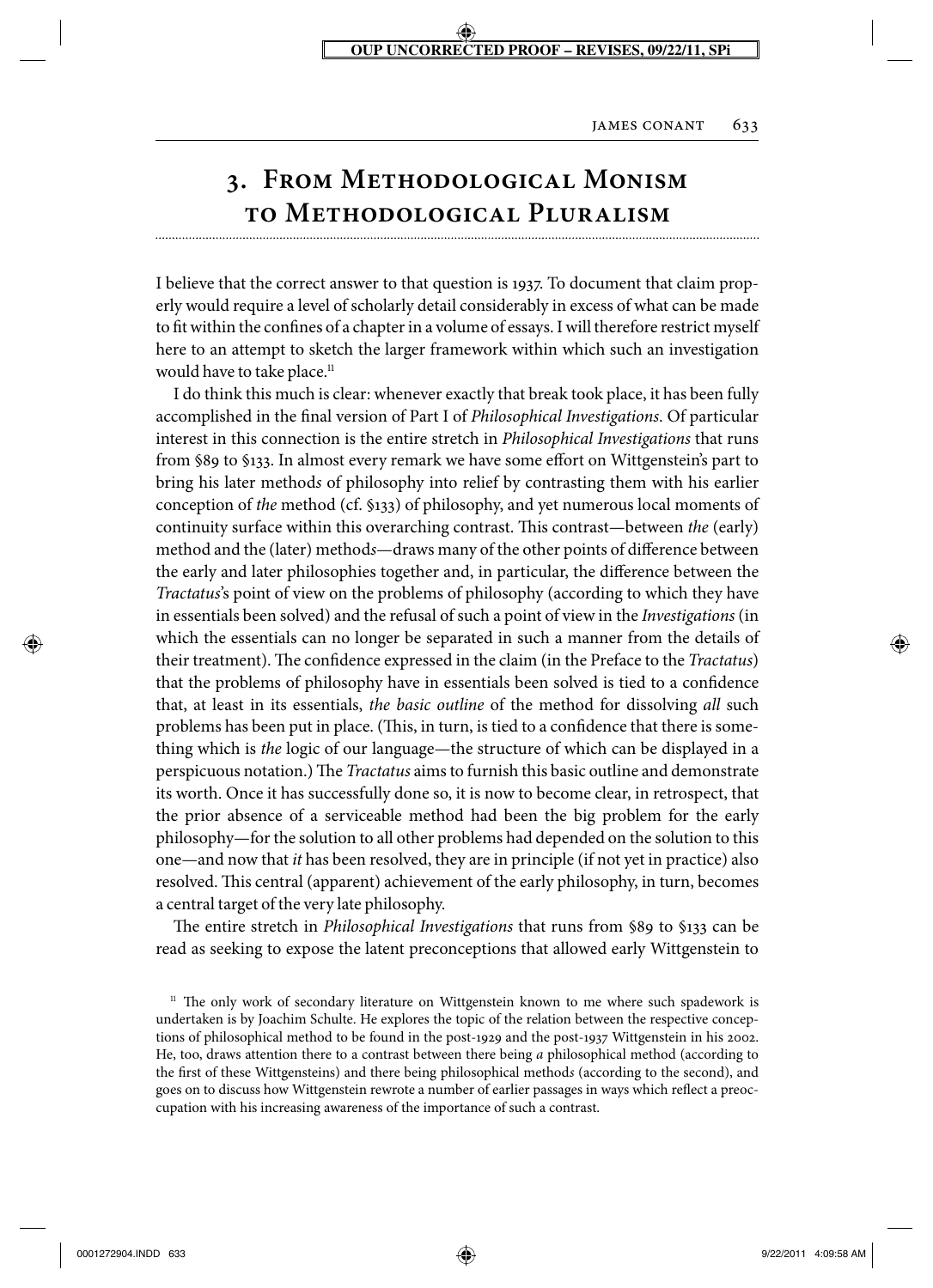imagine that he had done this—that he had been able to survey *the* structure of the problems *as such* and attain a perspective on them from which there could appear to be one big problem that could admit of an overarching form of solution (at least in its essentials). Yet, at the same time, there is still on his later conception much of local value in his early conception of clarification that is to be recovered within this fundamental break with the early conception. Hence, even in the course of this markedly critical sequence of reflections on the relation between the early and later conceptions of philosophical method, a crisscrossing method of investigation is required—one that denies nothing of value and recoups each of the gains of the early philosophy, while laboring to identify each of the moments in which it oversteps or overreaches. The tendency is to think that this question of "the extent of the continuity and the discontinuity in Wittgenstein's philosophy", here at issue in his critique of his earlier self in these passages, has primarily to do with the relation between the author of the *Tractatus* and the author of the *Investigations* . But I think this would be quite mistaken. I will return to the mistake in question in a moment.

I need first to digress briefly in order to introduce some terminology. It will help here if we are able to operate provisionally with an alternative narrative scheme—one which remains simple enough to allow us to command a reasonably clear overview of the relevant aspects of the developmental landscape, while introducing enough additional complexity to allow a dimension neglected on the standard depiction of that landscape to begin to come sharply into view. The ensuing exercise may seem to involve us in substituting for our original simplistic narrative scheme another only very slightly less simplistic one. But that need be the case only if we cease to keep track of the purpose for which the scheme is introduced in the first place. The purpose for which it is introduced here is as a contrasting object of comparison for the purpose of an exercise which seeks to illuminate certain limitations in the currently entrenched scheme.

 In what follows, I will accordingly distinguish between an early Wittgenstein who died in or around 1929, a middle Wittgenstein who was born in or around 1929 with his return to Cambridge but passed away sometime in the neighborhood of his extended sojourn in Norway in or around 1937, and a later Wittgenstein who was born in or around 1937 and who died in 1951. Partly in order that we not confuse these characters with the ones who figure (as "the early Wittgenstein" and "the later Wittgenstein") on a telling of the standard story, and partly in order to signal the artificiality of the resulting scheme, I propose to denominate the members of the triad induced by this alternative scheme with names which have capital letters, as if the terms in question designated the proper names of three distinct *personae dramatis* . When employing this threefold scheme, I shall accordingly henceforth speak of Early Wittgenstein, Middle Wittgenstein, and Later Wittgenstein. In introducing this alternative nomenclature, I do not mean to suggest that such a threefold manner of partitioning Wittgenstein's development is likely in the long run to prove any less interpretatively constricting than the merely twofold partition for which it is here being proposed as a temporary substitute. The point of the terminology is merely to furnish us with a perspicuous notation in which to formulate claims about forms of continuity and discontinuity in Wittgenstein's thought which go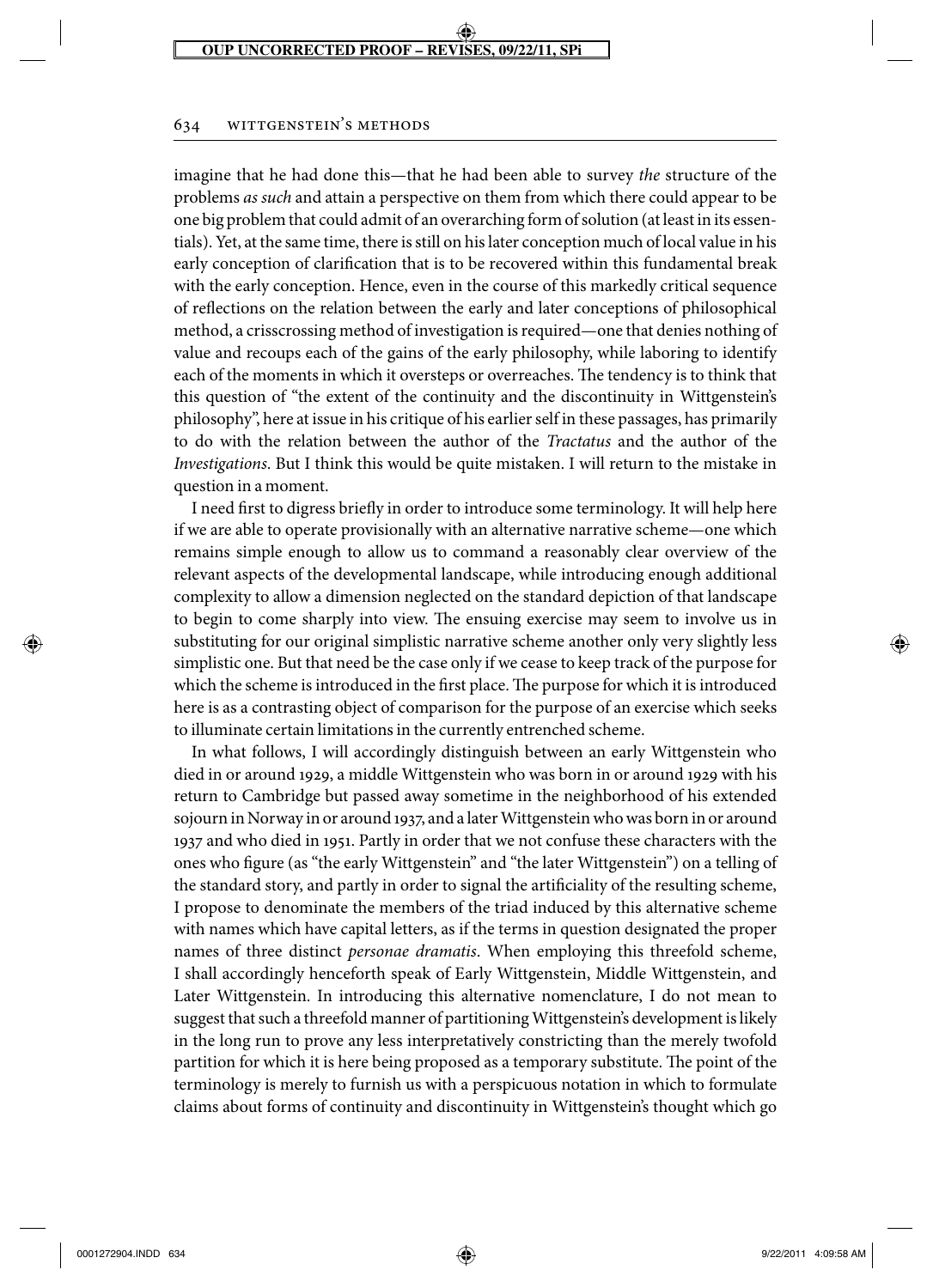unnoticed in the standard account—for example, claims regarding the presence of certain commonalities in the thought of Early and Middle Wittgenstein which jointly constitute a central focus of critique in the work of Later Wittgenstein.

 Now let us return to our discussion of the mistake in question which we left hanging above. The mistake here extends to the scope of the contrast between conceptions of philosophical method drawn in the last sentence of §133: "There is not *a* philosophical method, though there are indeed methods, like different therapies." (PI §133) I do not meant to suggest that it is incorrect to understand the contrast in play here to be one that marks a difference between the Tractarian methodological conception (the conception of *the* method) and that of §133 (the conception that there is not *one* philosophical method, though there are indeed methods). But one should not conclude on this ground that §133 contains no criticism by Later Wittgenstein of Middle Wittgenstein. For this idea of "the method" did not immediately die with Wittgenstein's return to full-time philosophizing in 1929. Not only its final sentence but, on Later Wittgenstein's mature understanding of it, the point of the whole of §133 is equally concerned to draw a contrast between the later methodological conception and the very emphatic views of Middle Wittgenstein. For, despite the far-reaching differences in their respective philosophies, there remains the following important similarity between Early and Middle Wittgenstein: each believes he has hit upon *the* method.

 One of Middle Wittgenstein's favorite ways of putting this, in the context of discussing his "new" method, is to emphasize how philosophy can now become a matter of *skillful* practice. There can be skillful philosophers as there are skillful chemists, because "a new method" has been *discovered* , as happened when chemistry was developed out of alchemy: "The nimbus of philosophy has been lost. For we now have a method of doing philosophy...Compare the difference between alchemy and chemistry; chemistry has a method." (WL, 21) What matters above all now is not so much the truth or falsity of this or that specific philosophical result but rather this all-important fact: "a method had been found". (WL, 21) The contrast between there being a philosophical method (according to Middle Wittgenstein) and there being philosophical methods (according to Later Wittgenstein) represents an important difference in the respect in which the Later Wittgenstein comes to think that philosophy can and should aspire to a final and finished condition of maturity—to anything like the sort of finished state which is the mark of a once immature discipline's (say, alchemy's) having succeeded in transforming itself into a mature one, where a set of stable procedures for solving (or dissolving) problems holds sway. Chemistry successfully differentiated itself from the form it took in its infancy through having come to attain a condition in which the fundamental matters of controversy within the discipline were no longer ones of method. The mark of such a condition of maturity is that the practitioners of the discipline in question, at any given time, are properly able to rest content with a delimited number of antecedently fixed procedures for making progress within their field of inquiry. Both Early and Middle Wittgenstein sought, at least to this restricted degree, to usher in a sort of era of maturity for philosophy—an era in which philosophers would no longer need to wrangle with one another over questions of philosophical method.

⊕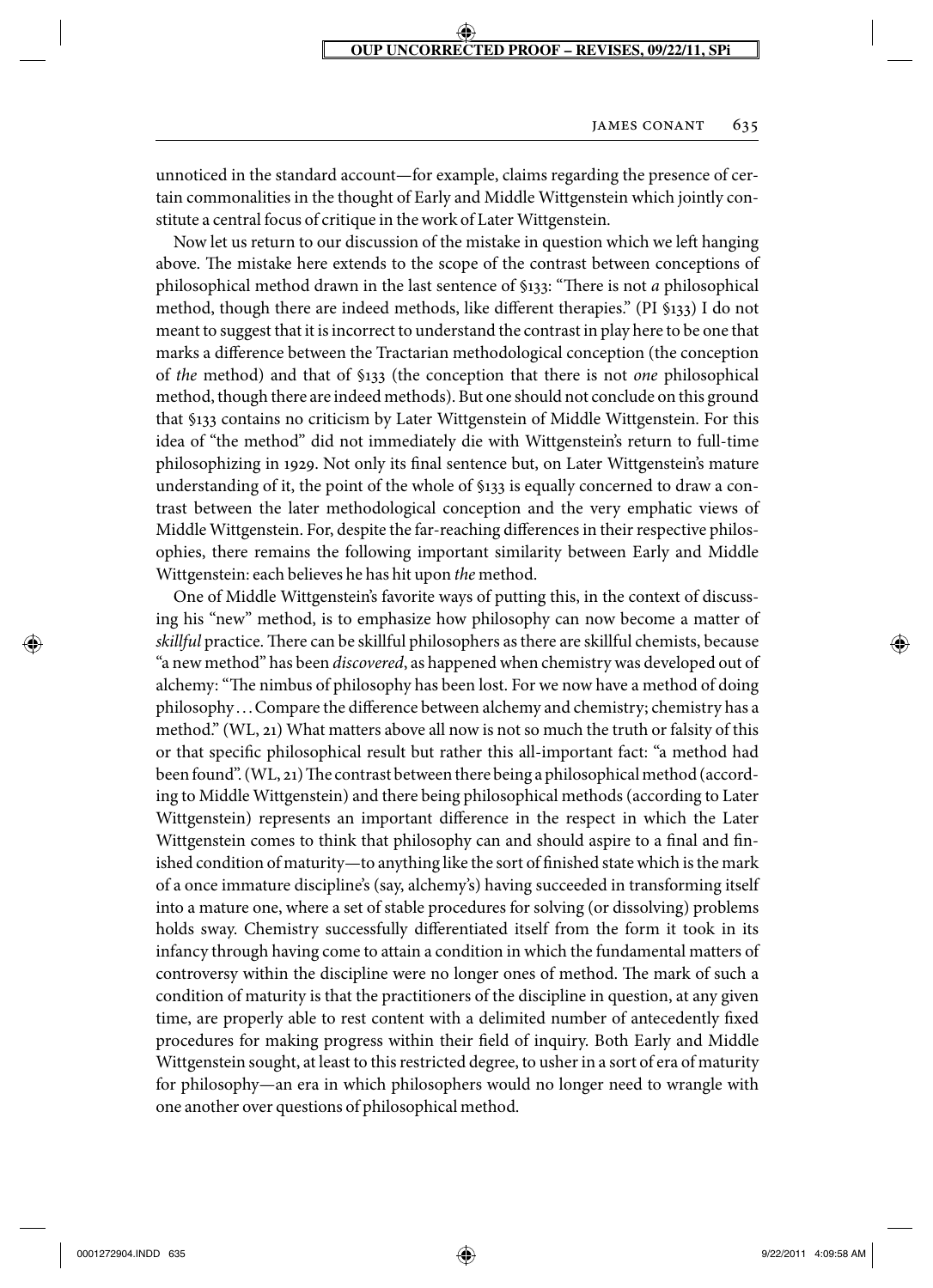It would be a mistake here to think that Middle Wittgenstein thought that philosophy should aspire to imitate the method (or methods) of science. That would be a misunderstanding of how Wittgenstein viewed philosophy, Early, Middle, or Late. Wittgenstein could not be clearer in any number of passages about the extent to which he thinks it is a constant temptation (to which philosophers repeatedly succumb) as well as a fateful error (with numerous far-reaching consequences) for philosophers to attempt to model the method of philosophy at all closely on that of science.<sup>12</sup> What Wittgenstein criticizes in such passages does not undercut the previous analogy, however. The target of those passages is the idea that the method of philosophy should simply be that of science. Wittgenstein nowhere seeks to criticize the very idea of method in philosophy. He craves method. The point of the earlier analogy between chemistry and philosophy, properly understood, therefore in no way contradicts the point of those of his passages which warn against the temptation to cast philosophy too closely in the image of science. Middle Wittgenstein's analogy between chemistry and philosophy will be misunderstood if one does not grasp the specific locus of the analogy, failing to appreciate that it is intended to apply only to the very idea of a shared method (and not to the particular character of the method thus shared). The point of application of the analogy has to do quite specifically with the transition within the history of a practice from a moment in which a method has not yet been found to one in which it has been found.

 Middle Wittgenstein, like Early Wittgenstein, was attached to a conception of philosophical method which itself presupposed the possibility of a certain point of view on the problems of philosophy—a point of view from which one could take in the entire logical space within which such problems could be located as instances of a single sort of structure. As Early Wittgenstein's conception of a single logical space gradually gave way to Middle Wittgenstein's conception of a plurality of grammars, Middle Wittgenstein vastly complicated Early Wittgenstein's conception of how the structure in question ought to be characterized. Nevertheless, Middle Wittgenstein continued to yearn for the possibility of a synoptic overview of the various possible forms of difficulty that characterize philosophical problems—an overview which was synoptic not only in the sense that it permitted one to get into view what was necessary in order to solve a particular problem, but one which was synoptic in a far more radical sense. What was sought was an overview in which one could classify the different forms of philosophical confusion and situate them within a grid of possible forms of confusion. As Early Wittgenstein's conception of logic gradually gives way to Middle Wittgenstein's conception of grammar, the nature of the grid in question becomes increasingly intricate and multidimensional (thereby containing the seeds of the eventual destruction at Later Wittgenstein's hands of the very idea that grammar is properly to be characterized in terms of the sort of rules which can be laid down over language like a grid). Yet his

 $12$  A particularly famous example of such a passage is the following: "Philosophers constantly see the method of science before their eyes, and are irresistibly tempted to ask and answer questions in the way science does. This tendency is the real source of metaphysics and leads the philosopher into complete darkness" (BB, 18).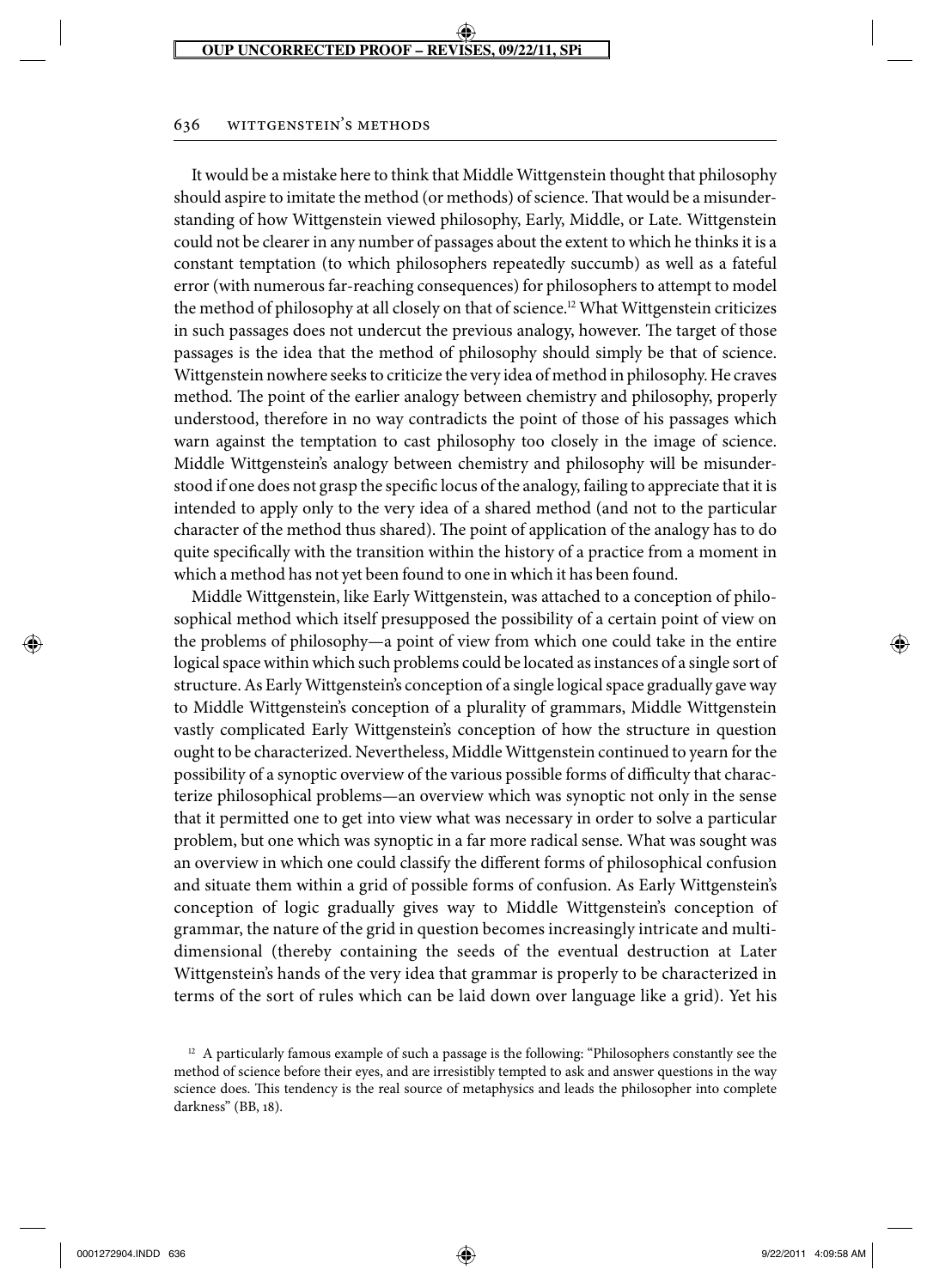early aspiration to equip the philosophical practitioner with the requisite tools to tackle any sort of difficulty which might come along continues to exercise the philosophical imagination of the Middle Wittgenstein.

 To see the point at issue here more clearly, it might help to vary the analogy and to compare stages in a possible history of philosophy with stages in a possible history of medicine, rather than with stages in the actual history of chemistry. The reader must take the invitation *cum grano salis* if I invite her to imagine a fantastic future state of affairs in which the science of medicine has attained the sort of maturity that Wittgenstein postulates the science of chemistry has attained—a state in which medical science has found "the" method, so that we can now speak of the method of medicine. (This assumes, with Middle Wittgenstein, that it makes sense to speak of the method of chemistry.<sup>13</sup>) Attaining such a form of maturity is consistent with the following possibility: the art of medicine might well persist as a form of craft that cannot itself be reduced to a form of science, even if that craft's instruments of cure rest on a unitary form of scientific method. It may help to bring out the important point here, if we make the example even more fanciful. Let us imagine not only that medicine has attained the form of a science characterized by a single uniform method but that it is has succeeded in fully analyzing the etiology of every possible form of human ailment and discovered a correlative form of successful treatment for each and every such ailment. In one sense of the term, in this fanciful future state, medicine has become a completed science of the possible forms of disease and their possible forms of cure. Having attained this state, then, at least in one sense of the term, medicine has come to an end: there is no longer any reason to fund pure research in medicine. Yet even in this utopian state of completion ( *qua* branch of scientific inquiry into the structure of the natural world), medicine *qua* craft of the diagnosis and treatment of individual ailments may well continue to involve the exercise of many of the very forms of phronesis currently possessed by the best physicians. Regardless of how systematic the pure science of medicine has become, the practice of the art of medicine may continue to remain piecemeal in the Goldfarb sense.

What makes this comparatively fanciful analogy more fitting for the purpose of this chapter than the one drawn from the history of chemistry is the way in which it permits us to incorporate a parallel to the distinction between the two different dimensions along

 $13$  I am inclined to think that the less one knows about the real workings of science (and thus the less clear one is about what one means when speaking of "the method of a science"), the more one is apt to be able to go in for such a thought-experiment. (For a critique of such ideas of scientific method, see James Bryant Conant 1951 .) I am therefore of the view that the thought-experiment here deployed is not merely fanciful, but actually involves a mistaken conception of the nature of science (and not merely of medical science). I do not think, however, that its ineliminable basis in fantasy need detract from the capacity of the thought-experiment to illuminate the point at issue here. It only means that a non-fantastic analogy which permitted one to make the same point would take considerably more care to construct and would, in all likelihood, be considerably more *recherché.* (It might involve, say, an elaboration of a moment in the history of a branch of mathematics in which a certain loosely related family of heuristics for solving an apparent motley of problems gave way, through the appropriate sort of discovery, to a general theory enabling one to identify all members of the family as problems of a common form.)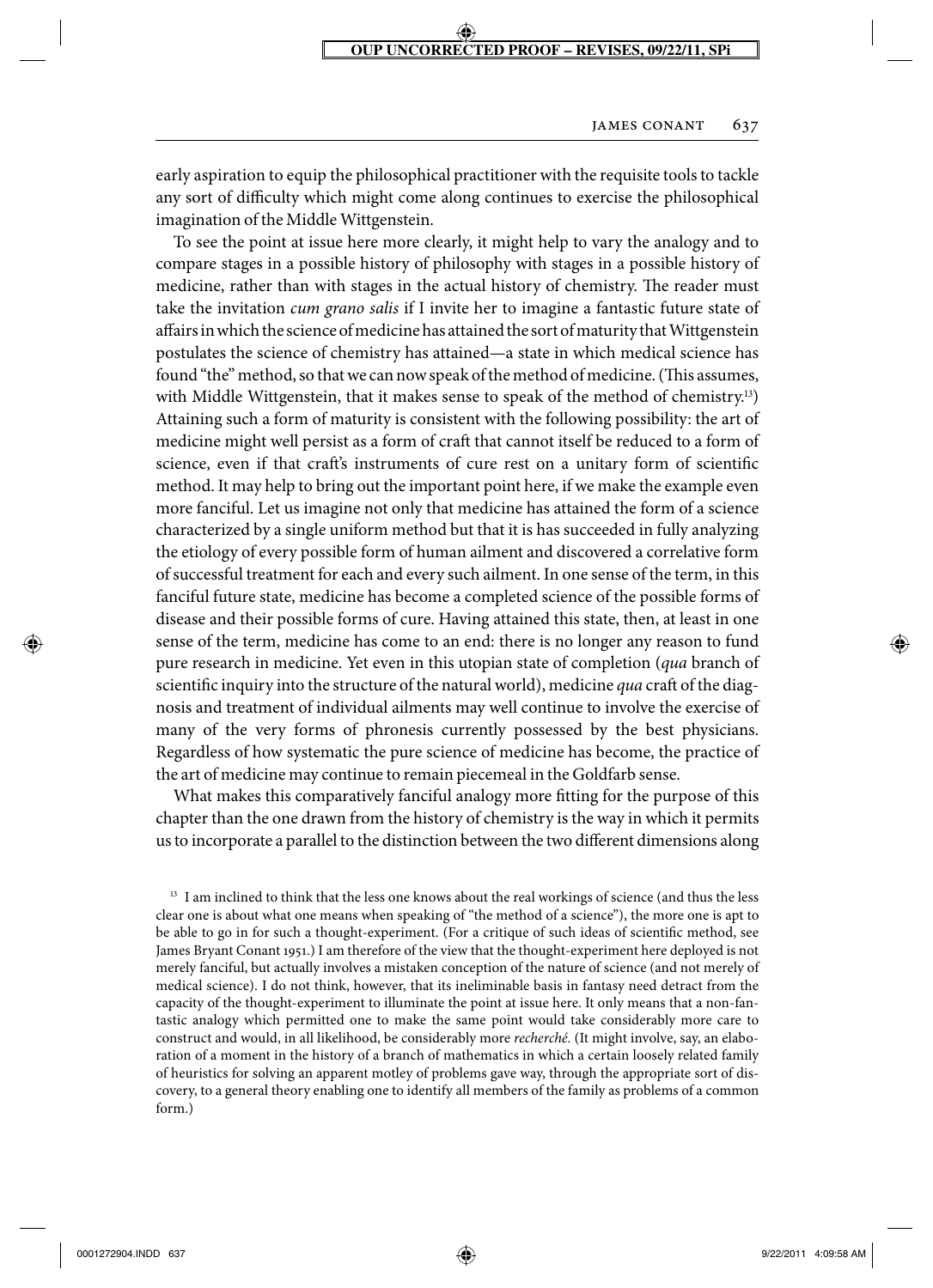which one can enter a claim about the piecemeal character of Wittgenstein's method in philosophy. This allows us to accord the proper significance, in our handling of the analogy, to the complexity in the way in which these two dimensions then can be seen to come apart in the conceptions of method with which Early Wittgenstein and Middle Wittgenstein operate. For Early Wittgenstein, for example, the provision of a proper *Begriffsschrift* is the sort of thing which would afford an inventory of all of the possible forms of philosophical confusion, and the tools for clarification it affords would provide a complete toolkit for the treatment of those forms of confusion. Yet its exhaustiveness in these respects would not eliminate the need for a form of elucidatory craft when it came to the clarification of individually felt philosophical problems.

Thus the author of the *Tractatus* can claim to have attained an overview of all of the forms of possible philosophical confusion while not needing to deny that the successful discernment of their proper modes of treatment remains a delicate matter. The question as to which form or forms of treatment (which particular—or which particular combination of—forms of notation of the sort which the *Tractatus* introduces for the clarification of philosophical problems<sup>14</sup>) ought to be brought to bear and will prove genuinely of help with this or that felt confusion is one which may not admit of an easy answer and, moreover, one which cannot be answered simply by surveying the structure of logical space. The answer to such a question requires entering oneself, at least provisionally, into the realm of confusion and allowing oneself to come to appreciate what it is like to experience this or that particular confusion from the inside—to allow oneself to imagine that a particular proposition occupies a position in logical space when it does not.<sup>15</sup> Early Wittgenstein is already of the view that such a form of discernment will require more than that one merely be armed with a perspicuous logical notation. It will require considerable elucidatory experience, delicacy of judgment, and philosophical craft.<sup>16</sup> Similarly, even once the appropriately effective elucidatory tools have been identified, their application to a particular form of confusion, for Early Wittgenstein, may remain in yet a further respect still a piecemeal matter in the Goldfarb sense. For if one is suffering from a genuinely gripping philosophical perplexity, then the application of these tools will, in all likelihood, yield forms of relief and freedom from perplexity which can only come in turns and degrees, through a series of graduated steps over the course of a sustained elucidatory process, such that the overall procedure (which aims to make the problems completely disappear) might require considerable deftness, patience, and art on the part of its practitioner.

 To employ a dangerous (because potentially misleading) analogy: just as even in the utopian world of the fanciful thought-experiment the discovery of all possible medical

<sup>&</sup>lt;sup>14</sup> Such as the Scheffer-stroke notation for logical connectives, the truth-table notation for representing propositions, the *Klammerausdruck* notation for generality, the N-operator notation for the general form of the proposition, etc.<br><sup>15</sup> For further discussion of this issue and the sort of exercise of imagination which it requires, see

Diamond 1991.<br><sup>16</sup> The difference in this respect between Early Wittgenstein's and Carnap's respective conceptions of

the role of logical notation in philosophical elucidation is explored in Conant 2001.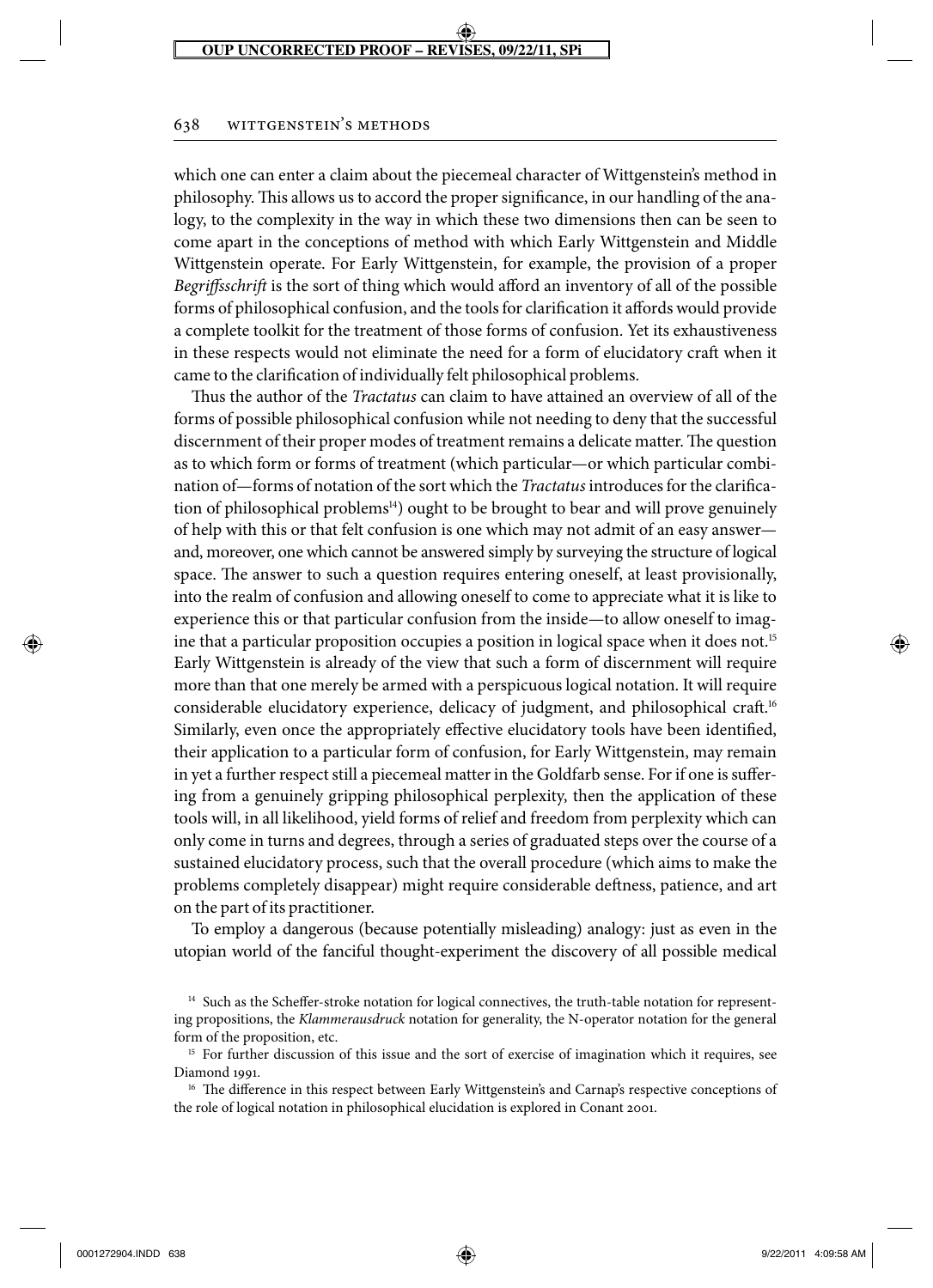#### JAMES CONANT 639

vaccines and cures for all possible forms of disease would not eliminate the need for the art of medicine, since even the medical practitioner armed with a complete medical toolkit would still require experience, judgment, and medical craft properly to diagnose, treat, and heal any particular form of illness (so that the true office of medicine to heal the sick must remain a forever piecemeal and unfinished task); so, too, for the author of the *Tractatus*, even after *the* method of philosophy has been discovered (and thus, in this sense, the problems have been in their essentials solved), still the work of philosophical elucidation—the true office of philosophy—must remain a forever piecemeal and unfinished task (one which, with respect to its application in detail, must go on indefinitely without ever reaching a final resting place). The danger of this analogy lies in its comparison of a philosophical problem with an illness.<sup>17</sup> Like any analogy, it will be misunderstood if one construes it as involving an identification of the items on the left and right hand side of the analogy (philosophy and illness are the same thing) or a subsumption of the concept of the one item wholly under the concept of the other (philosophy is an illness).

The emphasis in the preceding paragraph is on the manner in which the conception of philosophical method already for Early Wittgenstein is piecemeal in the Goldfarb sense. As I have already indicated, I am of the view that this aspect of his conception of philosophical method remains one of the most striking continuities in his philosophy, as we move from Early to Middle to Later Wittgenstein.<sup>18</sup> The point of the specific similarity between Early and Middle Wittgenstein mentioned above lay elsewhere and had to do with the way in which both of these Wittgensteins operated with a conception of philosophical method which was, at least in aspiration, radically anti-piecemeal in the McGinn sense. It is this dimension of the methodological aspiration of the *Tractatus* which remains very much alive in Middle Wittgenstein. So much so that I have made bold to suggest that its abandonment might constitute the most significant *Kehre* in the transition from Middle to Later Wittgenstein.<sup>19</sup> It is the difference between these two philosophers, thus delineated, to which the concluding pages of this chapter will especially seek to draw attention.

The Middle Wittgenstein is still a philosopher who aspires to be able to say in the preface to his completed work that the problems have at least in essentials been solved—they have in essentials been solved in so far as one is able to claim that the central problem of *the* method of philosophy has been solved. The details of clearing up hosts of individual philosophical confusions will, of course, have to be left to the generations of practitioners who inherit the method. But the crucial contribution has been made, in as much as the various possible ways in which they are to be cleared up have been delineated in advance and bequeathed to posterity. If such an advance is accomplished, then we may

 $^{\text{\tiny{\textsf{T}}}}$  The comparison is Wittgenstein's own: "The philosopher's treatment of a question is like the treatment of an illness" (PI §255).<br><sup>18</sup> Needless to say, it necessarily cannot come into view on standard accounts of wherein the differ-

ences between Early and Later Wittgenstein lie.<br><sup>19</sup> If one permits oneself such a conception of a second 1937 *Kehre*, and combines this with an

attachment to the first 1929 *Kehre*, while retaining the usual terminology for talking about such matters, then it becomes natural to speak of there being an early Later Wittgenstein and a later Later Wittgenstein.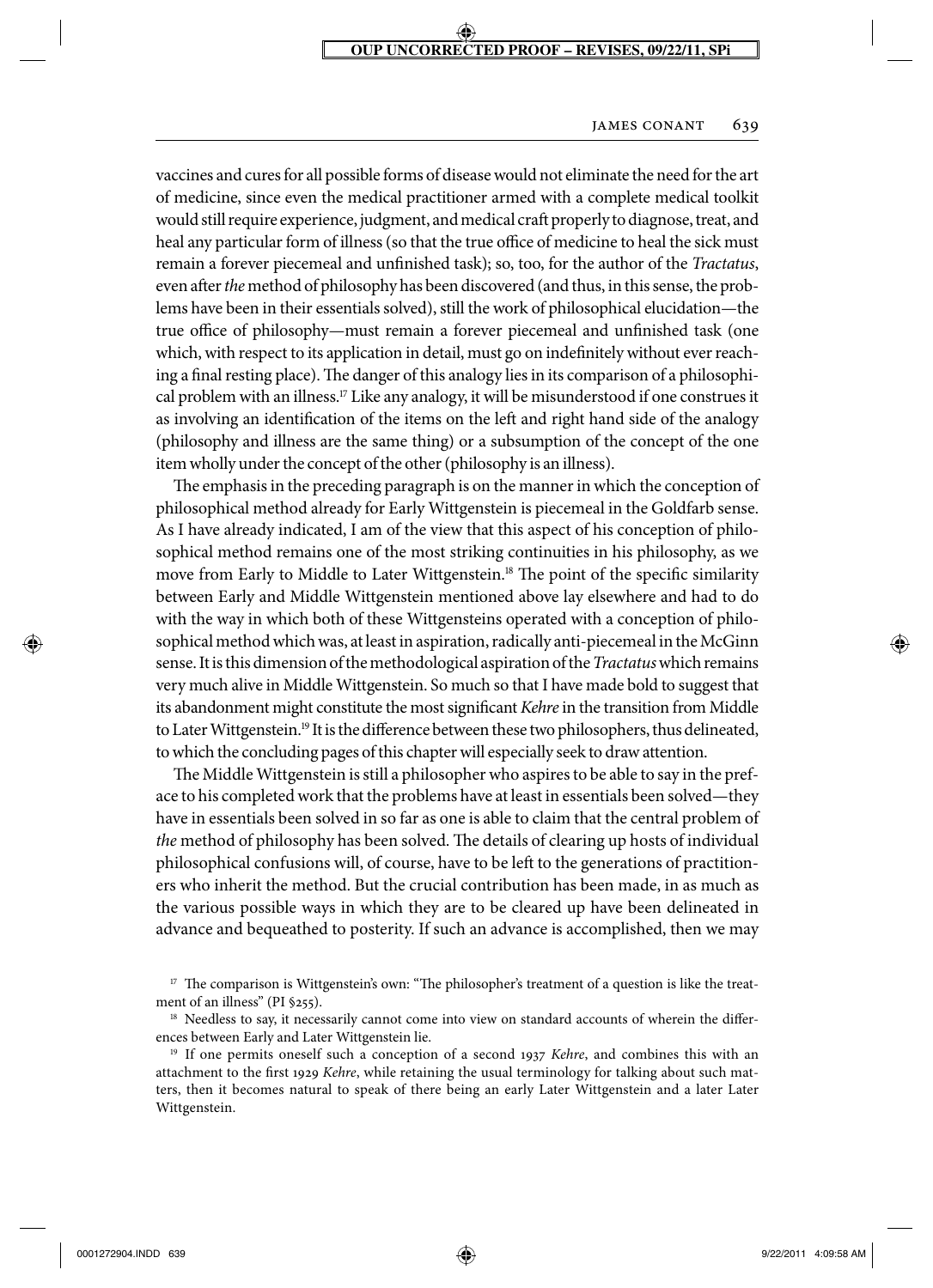speak of the history of philosophy as containing a kink, as Middle Wittgenstein sometimes does. This is also why it makes sense to speak of philosophy, in the light of the discovery of a method, as now having been reduced to a form of skill or craft. The fundamental fantasy which underlies Wittgenstein's conception of the sort of change which he, still throughout this middle period, hopes to introduce into the history of philosophy might be put as follows: no fundamental form of originality will any longer be required on the part of the philosophical practitioner in order for him to be able to make genuine progress with philosophical problems.

This is not to deny that there are countless significant differences between Early Wittgenstein and Middle Wittgenstein in this region of their thought. Here is one: The formulation of the problem of method has itself now become a much messier business for Middle Wittgenstein than Early Wittgenstein had ever imagined it might become. For the problems of philosophy no longer rest for Middle Wittgenstein on a misunderstanding of something we can call *the* logic of our language, where it is crucial to the point of the definite article here that there is just that one logical space. (That is the point of the spatial metaphor, after all; as Kant almost says: all parts of space must be parts of *one* space.<sup>20</sup> For only a manifold with such a character can admit of a single overarching form of delimitation from within language. This was to have been effected through the provision of a perspicuous logical notation—one which is able to highlight the nodes through which that manifold is articulated and through which it allows for its more determinate possible local forms of logical multiplicity. Early Wittgenstein's conception of *the* logic of our language gives way to Middle Wittgenstein's conception of grammar *s* , where the emphasis on the plural now becomes essential to the conception. Starting in the middle period, an interest prevails in mapping the contours of alternative logical terrains which cannot be accommodated within a single space.

This transition from a definite article ("the" logic of our language) in Early Wittgenstein to a plurality ("grammars") in Middle Wittgenstein presages and prepares the ground for a subsequent transition, yet again from a definite article ("the" method) in Middle Wittgenstein to a further plurality ("methods") in Later Wittgenstein. The second transition, however, does not follow immediately upon the heels of the first. Middle Wittgenstein seeks to find a middle ground: a way to fit a newfound pluralism in his conception of the object and medium of philosophical investigation (logic/grammar) with a continuing attachment to a unitary conception of how to proceed ( *the* method) in philosophy. A number of the tensions in the thought of Middle Wittgenstein arise directly from the awkwardness of this fit. It is through his increasing appreciation of the character of these tensions that Later Wittgenstein comes to arrive at the shift in his conception of philosophy which forms the central topic of this chapter. One might

<sup>&</sup>lt;sup>20</sup> Or, as he actually says: "First . . . if we speak of diverse spaces, we mean thereby only parts of one and the same unique space. Secondly, these parts cannot precede the one all-embracing space, as being, as it were, constituents out of which it can be composed; on the contrary, they can be thought only as *in* it. Space is essentially one; the manifold in it, and therefore the general concept of spaces, depends solely on [the introduction of] limitations." (Kant 1963, 69)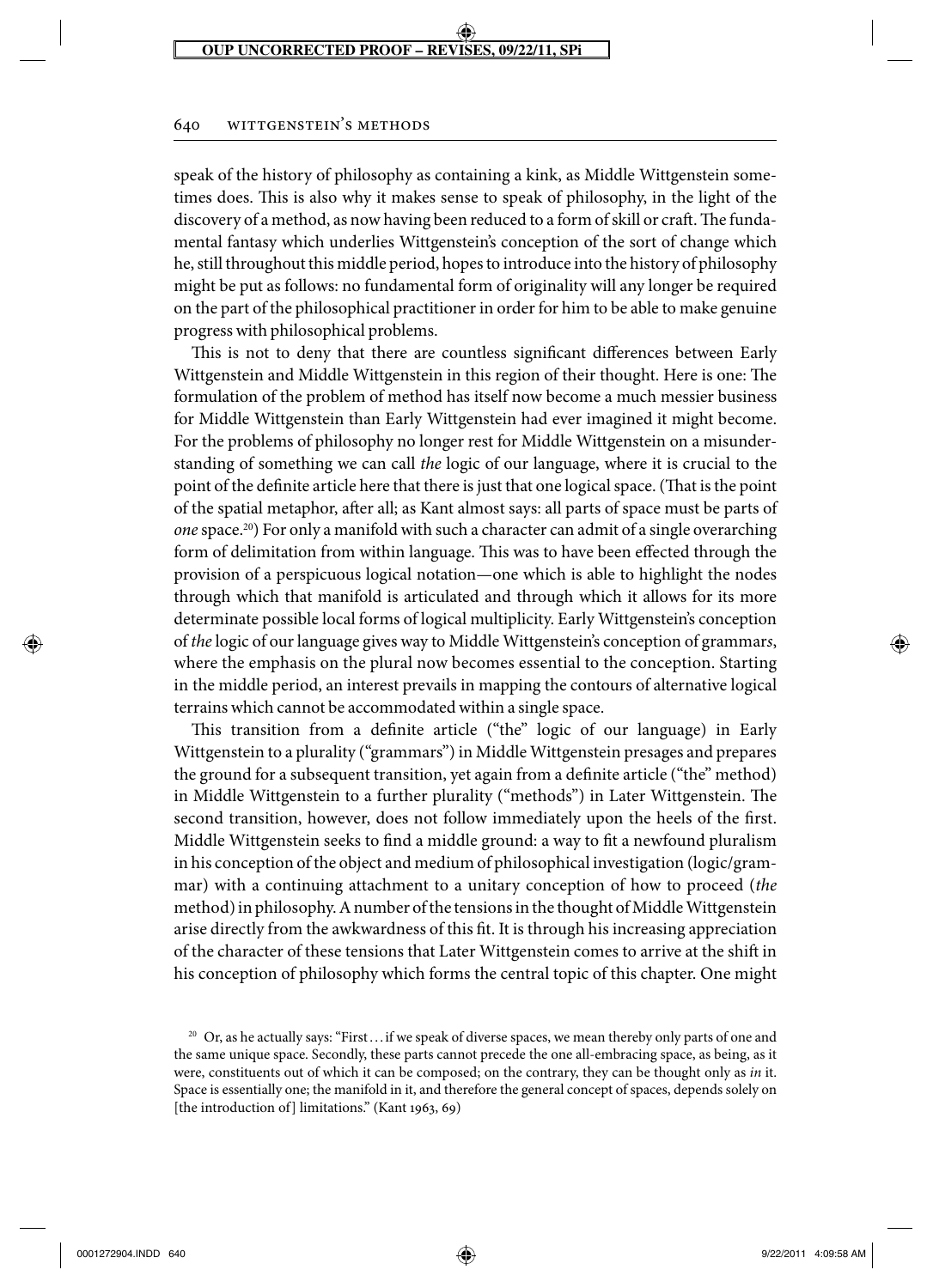## **OUP UNCORRECTED PROOF – REVISES, 09/22/11, SPi**

#### JAMES CONANT 641

formulate the negative aspect of the insight which underlies the shift here in question as follows: the relinquishing of the first of these definite articles (*the* logic of our language) requires the correlative abandonment of the second of these definite articles ( *the* method of philosophy). One can also formulate the point here at issue in more positive terms as follows: an open-ended, infinitely extendable conception of a family of possible forms of grammar comes to be seen to require a correlatively open-ended, infinitely extendable conception of a family of possible forms of philosophical method. That the one requires the other, however, takes time and work for Middle Wittgenstein to come to appreciate.

 If the foregoing is correct, then it would be a mistake to think that, for example, a passage such as §133 (in its denial that there is " *a* philosophical method") is primarily concerned to draw a contrast along the standard lines between the "early" view (where early = *Tractatus*) and the "later" view (where later = after 1929). It is worth noting in this connection that the predecessor version of §133 in *The Big Typescript* is missing the last sentence (about there not being *a* philosophical method, but rather different methods).<sup>21</sup> Yet much of §133 as we find it in the *Investigations* is already in *The Big Typescript*. In its latter incarnation, the entire passage, however, becomes incorporated into a single extended meditation. It can now be read as revolving around a concern to mark a contrast which echoes various related contrasts drawn in the preceding stretch of sections in the book (such as that between the logic of language and a family of grammars). In this way, the section as a whole becomes inscribed into what emerges throughout these sections as part of a single overarching contrast between the author's earlier (i.e., in some cases, *both* Early and Middle Wittgenstein's) attachment to certain forms of philosophical monism and his later conception of the place of a plurality not only in his understanding of what philosophy investigates but also in his understanding of how the investigation ought to be prosecuted.

That we find many of the same sentences in both versions of a passage such as this one is consistent with the possibility that Wittgenstein has come to understand (and wants us

↔

<sup>&</sup>lt;sup>21</sup> See BT, 316. The first recorded version of the last sentence of  $\$\overline{133}$  actually dates from February 23, 1938. On these grounds, Wolfgang Kienzler has proposed to me, not without some irony, I take it, that my thesis should actually be that it is this very day which constitutes the date of Wittgenstein's second *Kehre.* The jest does help to underscore an important point which it is perhaps worth making as explicit as possible: it would be a misunderstanding of the relevant claim at issue here (regarding the manner in which Wittgenstein begins to rethink his views with regard to method during his sojourn in Norway) to take that claim to turn on the truth of any specific thesis regarding precisely when the first occurrence of the verbatim version of some particular remark to be found in the final version of the *Philosophical Investigations* happens to fall within a proposed timeframe—so that the entire proposal might be overturned simply by showing that some particular remark falls slightly outside that timeframe, say, with its first formulation coming as early as January 1936 or as late as sometime in 1938 or whatever. The claim in question has to do with a pattern of movement which is to be discerned in Wittgenstein's thought and is thus to be assessed through a careful investigation of the overall character of the manner in which Wittgenstein begins to revise his earlier remarks about the nature of philosophy—a process which, according to this claim, first begins to take on the aspect of a concerted and systematic revision of his earlier views during the period of the proposed timeframe.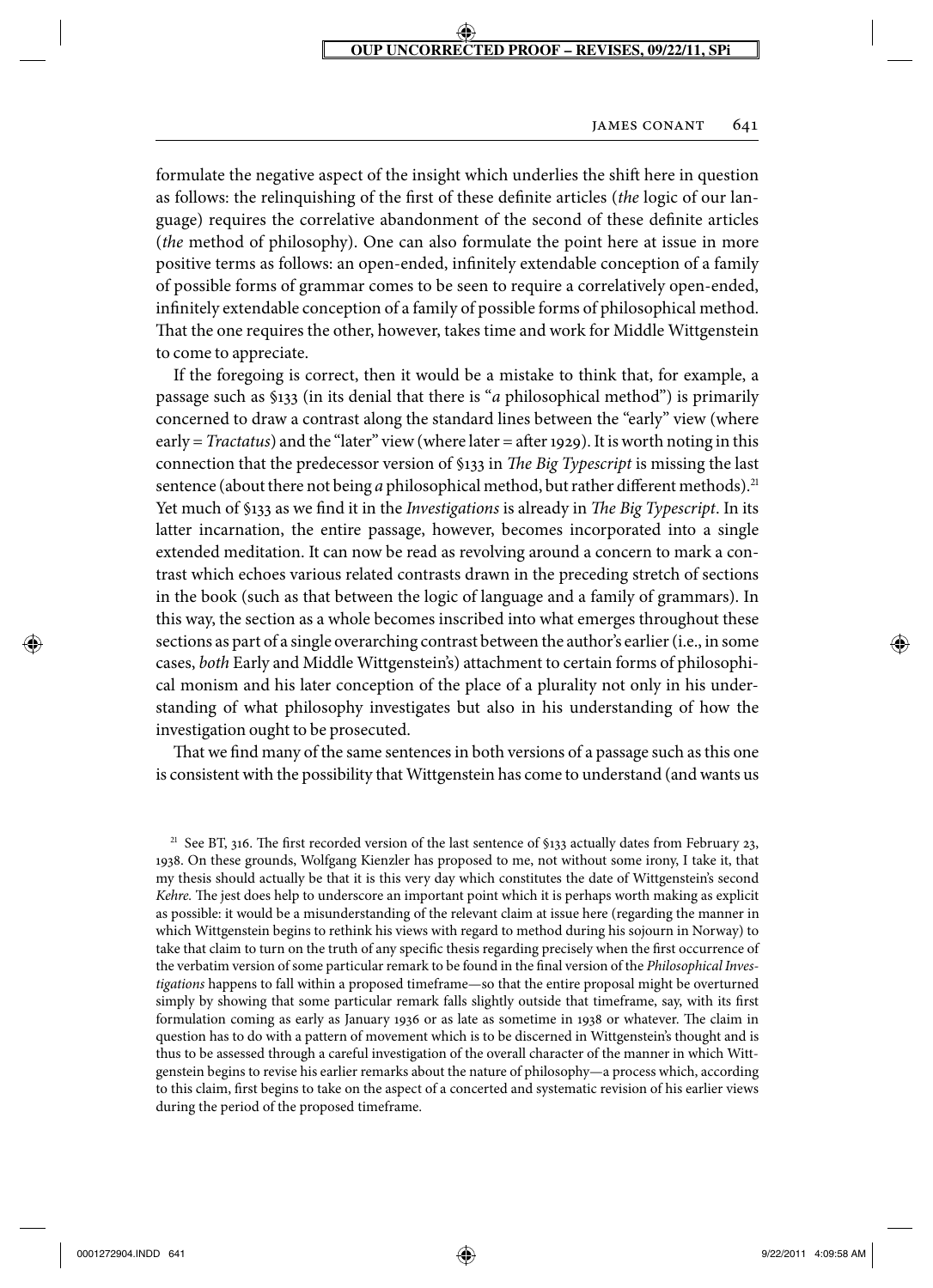to understand) the import of some of the sentences about the nature of philosophy (which have been allowed to stand in the final version of the *Investigations* while their context has been altered from that of *The Big Typescript*) now in a different way than he would have had us understand them prior to his emendations of the sections about the nature of philosophy in *The Big Typescript*. This means that one cannot assess the extent of the continuity in Wittgenstein's conception of philosophy simply by pointing to passages which happen to occur both at an earlier and a later point in his writing. What matters is whether the overall context in which those passages occur encourages and supports the same understanding of their significance. It is frequently the case that Wittgenstein continues to retain a sentence which purports to sum up some aspect of his thinking about a particular topic of philosophy while resituating it in a larger context which profoundly transforms its earlier significance.<sup>22</sup> The form of inquiry in which one must engage in order to assess the presence and the degree of a development in his thought with regard to a topic as fundamental as this one (namely, the topic: what is philosophy?) is thus necessarily exceedingly delicate and difficult.

 I hope to have managed to say enough in the preceding pages to allow the reader at least simply to recognize that we here stand at the threshold of a broader inquiry. In order to see how the point just made about §133 represents only the tip of a larger iceberg of forms of revision in Wittgenstein's texts—forms of revision that themselves are symptomatic of a sea-change in his conception of philosophical method—what one would need to do is to investigate the detailed ways in which the entire stretch in *Philosophical Investigations* which runs from §89 to §133 involves a careful rewriting of the chapter "Philosophy" in *The Big Typescript*. Such an investigation will reveal that that chapter was rewritten, bit by bit, in a manner which gradually began to purge it of its commitment to the idea that the method has been found once and for all (so that the problems of philosophy had been revealed to be of such a sort that the essentials of their solution allowed for a sort of discovery which could be separated from the messy details of their treatment). This meant purging many individual passages of his writing of the manner in which they were stamped by Middle Wittgenstein's continuing aspiration to be able to find a way to put philosophy on an absolutely solid footing—a footing which would leave much work for subsequent individual practitioners of the subject to do while, nonetheless, having altered the internal character of philosophy forever. For the nimbus of philosophy would have been lost once and for all: philosophy would have been reduced to a craft of applying a now fully available set of tools. It is this conception of what he seeks, in seeking *the* method of philosophy, that Wittgenstein finally came to abandon in Norway in 1937.

 On Later Wittgenstein's conception, the treatment of philosophical problems can no longer be separated in this way from a continuing exploration of the fundamental character

 $22$  This is a point which can be demonstrated with respect to a great many of the sentences which continue to resurface in Wittgenstein's writing as we move from the early, through the middle, to the later period. I make such a case at more length in connection with the sentences which figure on what I call "the third list" in Conant 2007 .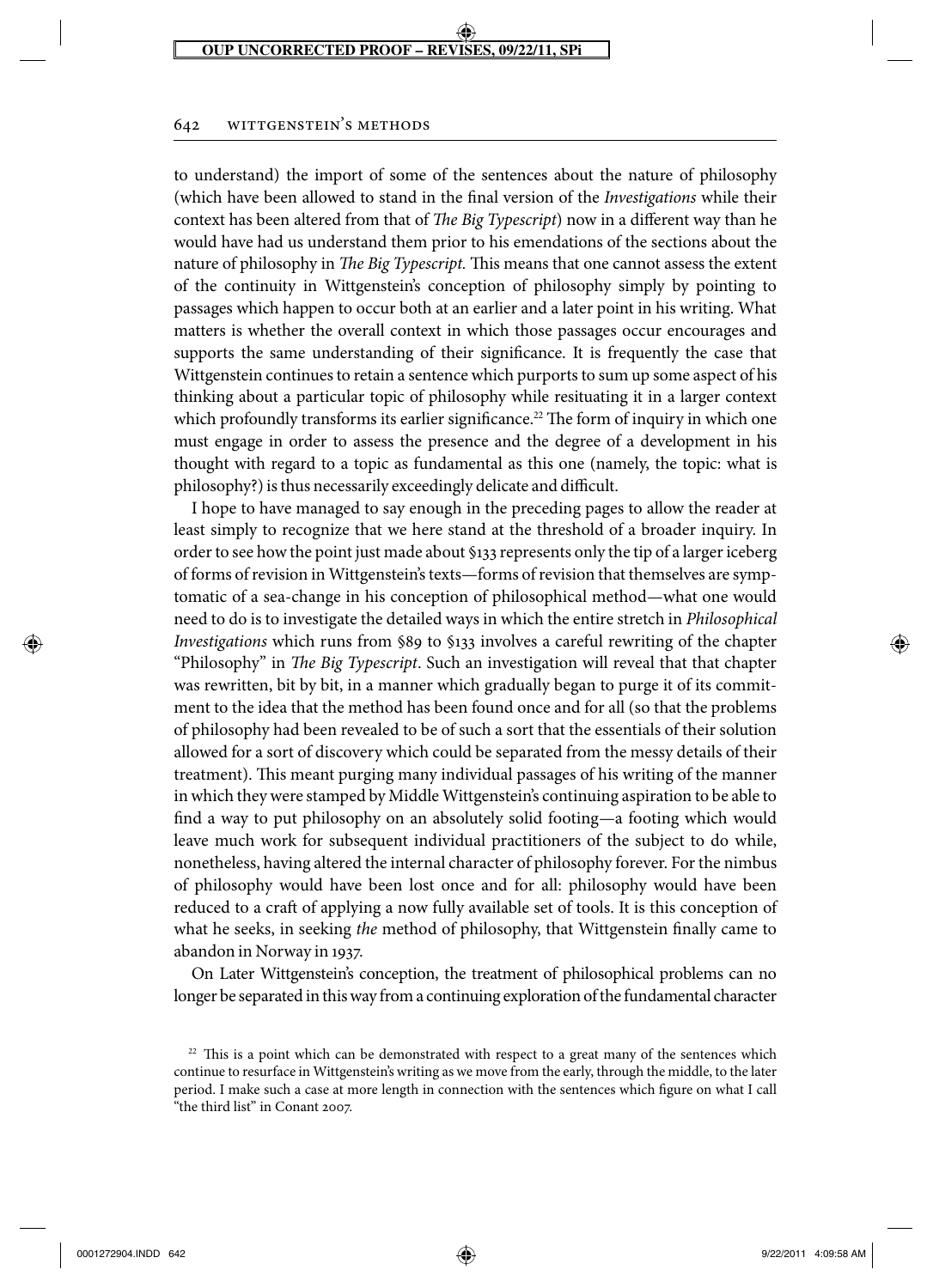#### JAMES CONANT 643

of philosophy itself—which is to say that philosophy can never lose its nimbus while remaining philosophy. The forms of creativity required for the discovery of fruitful methods in philosophy and the forms of creativity required for the fruitful application of such methods to particular problems of philosophy are recognized by Later Wittgenstein as two aspects of a single task, each of which requires an unending cultivation of the other. This means that the most that philosophy can hope to achieve is to bring us moments of peace moments in which we are able to break off philosophizing—because this or that philosophical perplexity has been made to completely disappear. For Later Wittgenstein, this means not only that the task of philosophical elucidation can never come to an end (as was already the case for Early Wittgenstein) because it is piecemeal in the Goldfarb sense, but also that we can never settle on a final and definitive answer to the question "What is philosophy?" (as Early and Middle Wittgenstein both thought we could), for the task has come to be recognized as one which is piecemeal also in the McGinn sense.

 A careful examination of the relevant diff erences between §89 to §133 of *Philosophical Investigations* and the chapter "Philosophy" in *The Big Typescript* nicely brings out one aspect of the way in which the break with the *Tractatus* was a graduated one—one which was distributed over widely dispersed junctures in his philosophical development. Here, if we look closely, we can see two crucial steps coming one after the other. Middle Wittgenstein (who still thought there was one method) thought that Early Wittgenstein had been confused (in thinking that it was possible to survey the space of *all* possible problems *at once* through a single medium of representation). So we get the transition from Early Wittgenstein to Middle Wittgenstein which comes with the shift from the logic of our language to a plurality of logical grammars. Yet, at a later stage, we encounter Later Wittgenstein (who thinks there can only be methods) charging Middle Wittgenstein with having failed to be fully resolute in his criticisms of Early Wittgenstein (i.e., with having unwittingly preserved an essential feature of the metaphysics of the *Tractatus* ). For Later Wittgenstein comes to believe that a full thinking through of the consequences of Early Wittgenstein's conception of the unity of language has implications for how the unity of philosophy is, in turn, to be conceived—implications which Middle Wittgenstein was loath to draw.<sup>23</sup>

 If we have these two distinct moments of transition in Wittgenstein's thought clearly in view, along with a vivid sense of the difficulty which he experienced in negotiating each of them, then it will allow us to appreciate how, as a matter of historical fact, the process of purging *himself* of the unwitting metaphysical commitments of the *Tractatus* is one that unfolded for Wittgenstein, over the course of his own philosophical development, in (what we might call) a "piecemeal" manner—in yet a third application of that term to Wittgenstein's philosophy. In this third application of the term, what is at

<sup>&</sup>lt;sup>23</sup> One consequence of this transition to the thought of the Later Wittgenstein is that the question of the *unity* of philosophy becomes much more vexed—though no more vexed than the question of the unity of language (or thought) had already become for Middle Wittgenstein. A proper discussion of this topic would require another chapter—one which explored Later Wittgenstein's conception of unity or essence, hence his conception of the sort of unity which characterizes (what he calls) a *family* of cases.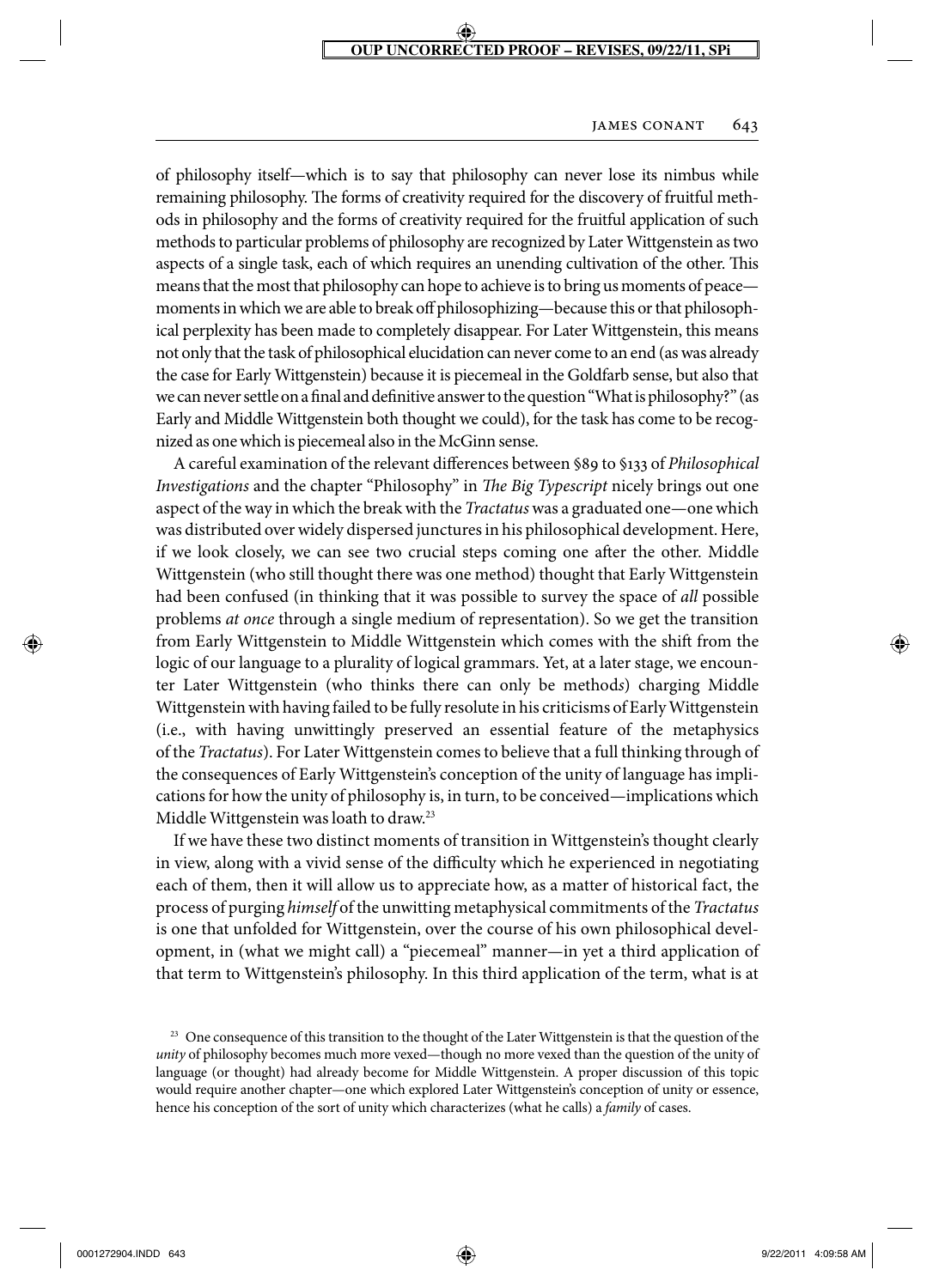issue is not some particular aspect of Wittgenstein's conception of philosophical method, but rather the shifts that the various aspects of that conception undergo over time. The suggestion which I have sought to render plausible in this paper is that a proper and careful charting of such a *Kehre* in Wittgenstein's "later" philosophy would constitute a difficult but worthwhile task—one which has been largely neglected, thereby allowing the significance of the corresponding shift in his conception of philosophy to go hitherto largely unnoticed.

### **References**

- Conant, James (2001). 'Two Conceptions of *Die Überwindung der Metaphysik* ', in Timothy McCarthy and Sean C. Stidd eds., *Wittgenstein in America* . Oxford: Oxford University Press.
- —— (2002). 'Th e Method of the *Tractatus* ', in Erich H. Reck ed., *From Frege to Wittgenstein: Perspectives in Early Analytic Philosophy* . Oxford: Oxford University Press.
- —— (2007). 'Mild Mono-Wittgensteinianism', in Alice Crary ed., *Wittgenstein and the Moral*  Life: Essays in Honor of Cora Diamond. Cambridge, MA: MIT Press.

 —— and Diamond, Cora (2004). 'On Reading the *Tractatus* Resolutely', in Max Kölbel and Bernhard Weiss eds., *The Lasting Significance of Wittgenstein's Philosophy*. London: Routledge.

- Conant, James Bryant (1951). *Science and Common Sense* . New Haven, CT: Yale University Press.
- Diamond, Cora (1991). 'Ethics, Imagination, and the Method of the *Tractatus* ', in R. Heinrich and H. Vetter eds., *Bilder der Philosophie* . Vienna: Oldenbourg. (Reprinted in Alice Crary and Rupert Read eds., *The New Wittgenstein*. London: Routledge, 2000.)
- GOLDFARB, WARREN (1997). 'Metaphysics and Nonsense: On Cora Diamond's *The Realistic Spirit* ', *Journal of Philosophical Research* , 22: 57–73.
- Hacker, P. M. S. (1986). *Insight and Illusion* , 2nd edition. Oxford: Oxford University Press.
- KANT, IMMANUEL (1963). *Critique of Pure Reason*, trans. Norman Kemp Smith. Oxford: Clarendon Press.
- Kremer, Michael (1997). 'Contextualism and Holism in the Early Wittgenstein: from *Prototractatus* to *Tractatus* ', *Philosophical Topics* , 25.2: 87–120.

KUUSELA, OSKARI (2008). *The Struggle against Dogmatism: Wittgenstein and the Concept of Philosophy* . Cambridge, MA: Harvard University Press.

McGINN, MARIE (2005). 'Wittgenstein's Early Philosophy and the Idea of "The Single Great Problem"', in Alois Pichler and Simo Säätelä eds., *Wittgenstein: The Philosopher and his Works* . Working Papers from the Wittgenstein Archives at the University of Bergen, No. 17.

- MONK, RAY (1991). *Ludwig Wittgenstein: The Duty of Genius*. London: Penguin.
- Read, Rupert (2006). 'A No-Th eory? Against Hutto on Wittgenstein', *Philosophical Investigations* , 29.1: 73–81.
- —— and Deans, Rob (2003). 'Nothing is Shown', *Philosophical Investigations* , 26.3: 239–68.

<sup>&</sup>lt;sup>24</sup> I am indebted to conversations about these issues with Cora Diamond, Wolfgang Kienzler, Michael Kremer, Oskari Kuusela, and John McDowell, as well as to comments by Cora Diamond and Michael Kremer on an earlier draft of this chapter.